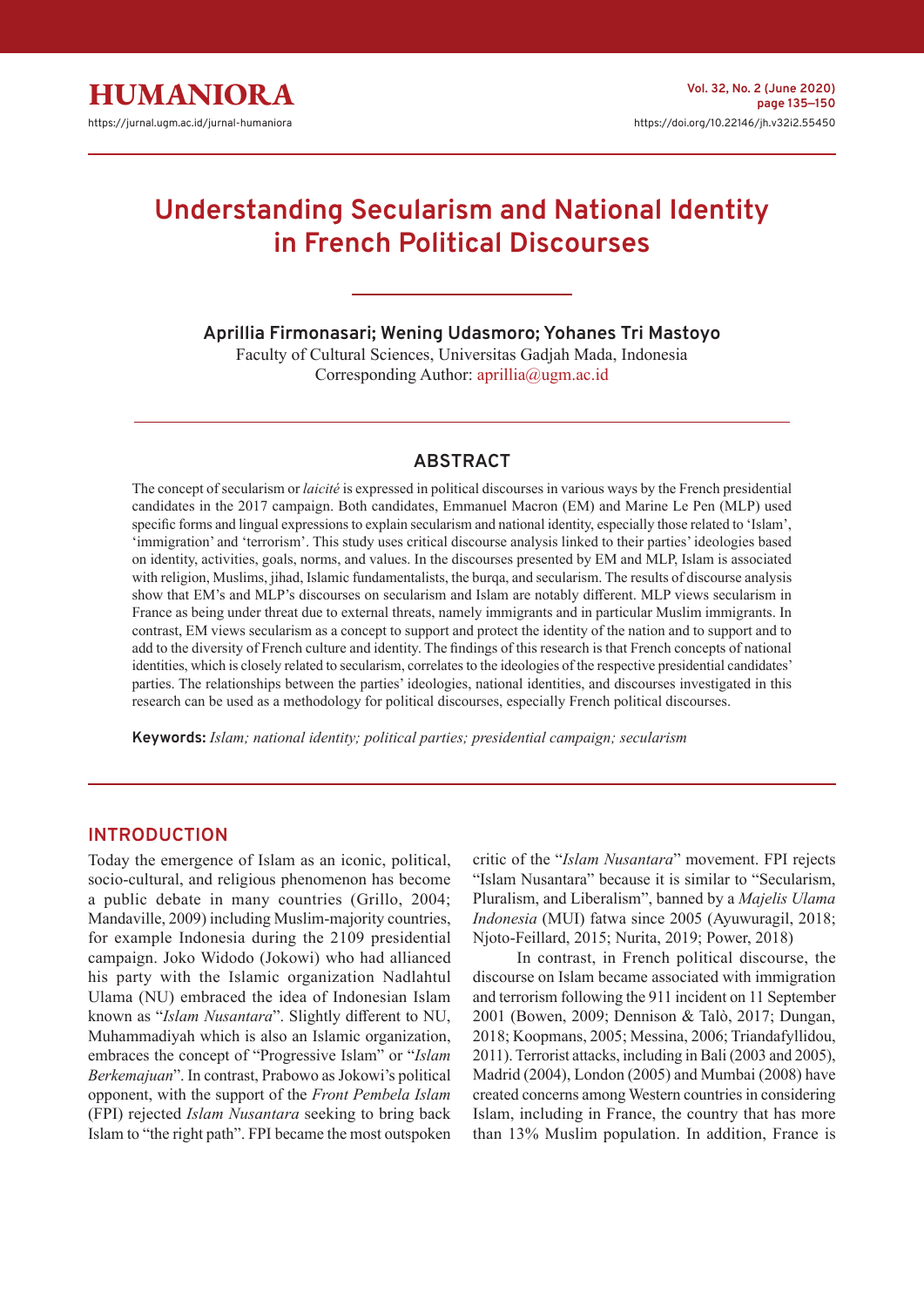also maintaining a close relationship with an umbrella (a guardian) for Francophone countries, especially for countries in the northern and western parts of African where the majority of the population is Muslim, which includes Morocco, Algeria, Mauritania, Guinea, Ivory Coast, Benin and Burkina Faso. Many people from these African countries, after becoming independent in the 1960s, have emigrated to France (Forsdick, 2018; Munif, 2011). Given this pattern of immigration, Islam and migrants have become a major focus in the French political discourse, moreso after the 2011 terrorist killing of staff at the Charlie Hebdo magazine office, done in retaliation for publishing a caricature of the prophet Muhammad (BBC, 2015; Udasmoro, 2017; Vasilopoulos et al., 2018; Wessler et al., 2016).

The discourses on Islam, found in the social and political domains, are related to French historical developments and cultural context (Raymond, 2009; Silverman, 1992). In political life, the radical republican defines himself as being against the determinism of the past, such as the power of the feudal and Christian ideologies. The republican is a secularist who advocates people live in freedom with a separation of state and religious. The concepts of pluralism and liberalism emphasize the state's role in politically ascendant role. The discourse on secularism has led to a perception, in some sections of the community, that contemporary French society is unable to integrate Muslim minorities, most of whom are immigrants (Allen, 2011; Doyle, 2011; Joppke, 2009; Laurence & Vaisse, 2006). This perception arises because the French people adhere to the basic principles of the Republic related to French "national identity". The application of the basic principles can create difficulties for the Muslim, mainly immigrants, in their daily lives within the French secular state.

Research on the *laicité* concept in France in PE Nilsson's work "Secular Retaliation': A Case Study of Integralist Populism, Anti-Muslim Discourse, and Liberal Discourse on Secularism in Contemporary France" (2015) maps out the main features of French secularism as an identity mode and as a political and social practice. Secularism has become a basic aspect in French political and social life. The perceived assertion of Islamic identity in France has led to a reaction by the left and right wings of political spectrum (Kastoryano & Upreti, 2006; Nillson, 2015). Continuing Nilsson's research, Scrinzi (2017), in "A "New" National Front: Gender, Religion, Secularism and the French Populist Radical Right", discusses the mobilization of right- and left-wing political communities against "Islamization" in the name of secularism in French society in 2010.

Scrinzi considers catalyst for change in the ideology of right-wing populist groups (Betz, 2004; Lesselier, 1997; Scrinzi, 2017a). Populist parties propound the theme of "anti-immigration" from Muslim countries arguing for example, they are defending the rights of women and gays, or restoring the Christian roots of French society. In political life, especially in the presidential campaign, the right wing parties sought to increase its number of votes and simultaneously legitimize the argument for antiimmigration policies (Larzillière & Sal, 2011; Scrinzi, 2017a). Right wing party ideologues have contested the policy on Muslim immigrants. This article seeks to examine the French concepts of secularism related to alternative French national identities put forward by the two presidential candidates, Emmanuel Macron (EM) and Marine Le Pen (MLP) in the campaign of 2017.

The debate about national identity and immigrants became a political contest, and arose with France's rejection of the constitutional referendum on the ratification of the European constitution formation agreement in 2005. This rejection was linked to economic problems, the government's failure to create jobs for the population, and some aspects of the constitution that threatened the values of French nationality. At that time, fears began to emerge among the French people, and these resulted in an outpouring of nationalism. Political parties began to change their ideologies, for example right-wing parties that tended to be nationalist began to become xenophobic. Right and left wing parties began to espouse their concepts of national identity. These debates emerged strongly, especially during the 2007 and 2012 presidential campaigns, because at that time the French people's trust in the neo-Gaullist Jacque Chirac government began to decline. As a result, a new generation of presidential candidates emerged such as Nicolas Sarkozy (from the *Union pour un Mouvement Populaire* – UMP party) and François Holland (from the *Parti Social ‒* PS party). The debates of the 2007 and 2012 presidential campaigns, over the concept of national identity, resurfaced in the 2017 presidential campaign between EM and MLP. Debates on immigrant-related problems persisted and its affect on the social and economic life of the French people. In addition, there was a crisis of public confidence in the French political system.

In the 2017 French presidential campaign, narratives regarding immigrant issues, in particular Muslim immigrants, Islam, in relation to secularism were expressed by the candidates, EM and MLP who were selected in the second round. In EM's campaign speech dated February 4, 2017, EM states: *La laïcité, c'est un bouclier. Ce n'est une menace pour personne.*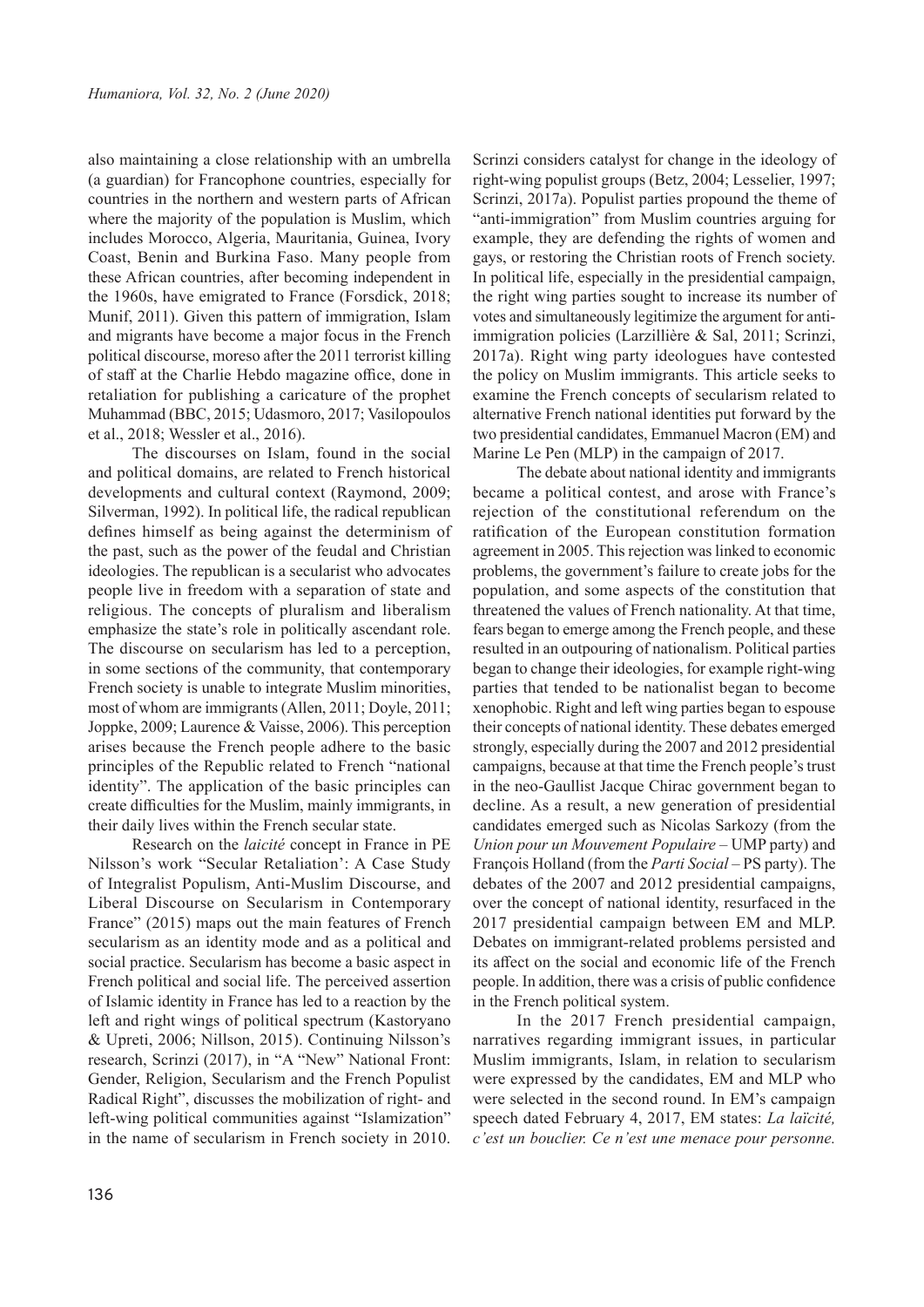*C'est une liberté et une exigence pour tous pour chacun.* "Secularism is a shield. Secularism is not a threat to anyone. Secularism is freedom for all and a must for everyone.". In the official website of the political movement *La République En Marche* (LaRem), EM states that France embraces a secularism that protects the freedom of French citizens. The state's neutrality allows citizens to express their religious beliefs freely and ensure the equality of all citizens in all public services. With regard to Islam, EM promised support for Islamic organizations in France, among others: building places of worship and training mosque imams. In addition, EM also promised to improve the image of Muslims in France which had become synonymous with terrorism (Macron, 2017a).

In contrast to EM, the presidential candidate of the National Front party (FN) argued that Islam was incompatible with French values and its way of life. MLP added that secularism should be maintained to preserve the French national identity. In the presidential debate held at the TF1 television station, MLP several times condemned Islamic fundamentalists, among others, saying *on doit expulser les Etrangers Islamistes fichés S* "we must expel the Islamic foreigners, as indicated by the S card [people who are deemed as dangerous]", *il faut la guerre contre fondamentalisme islamiste, et on doit s'en donner les moyens* "we have to fight Islamic fundamentalists and we must do this in various ways", *le fondamentalisme islamiste plus ne doit avoir le droit de cité dans notre pays* "Islamic fundamentalists may no longer have the right to be citizens in our country". In various statements, it appeared that MLP strongly supported an 'exclusive' Republican model of French culture as the national identity (Atabong, 2018; Gorce, 2017; Reynié, 2016).

From EM's and MLP's ideas mentioned above, it is evident that both have different points of view. The focus of this study then is to examine concepts of secularilsm in relation to Islam from the perspectives of the two presidential candidates in the presidential campaign of 2017. To examine this, two questions are address. Firstly, how did both candidates relate their political ideologies to concepts of secularism and Islam in their campaign political discourses? Secondly, were their concepts of secularism synonymous with identity shifts or just variations of pluralism and liberalism? The data used in this study is from the political discourses of EM and MLP during their 2016 and 2017 presidential campaigns. The discourses analyzed were those containing the two candidates' statements on secularism in relationship to Islam.

These questions are addressed using critical discourse analysis which aims to determine the context of the speech. The transcripts of the candidates' speeches are analysed for lingual markers containing elements of secularism and Islam. Relevant data was collected using the NVIVO software application's coding feature, coding matrix, word frequency, and text query function. In order to analyze the data, ideological schema based on basic categories, such as identity, activities, goals, norms, and values of social groups (in this study the political parties) were used to determine ideologies of the respective candidate. The paper firstly examines secularism in France and how it developed then how the candidates explain secularism and Islam in accordance with their ideologies in their arguments.

#### **DISCUSSION**

#### **Key Concepts**

Firstly, the meanings of the terms 'secular', 'secularism' and 'secularity' used in this paper will be discussed. The term 'secular' is understood to be the main element of modernity that is used to build and understand secular reality in contradistinction to the metaphysical. Secondly, the term 'secularization' is used to make a distinction between religious and secular or non-religious matters that is, the nation, economy, the arts and entertainment in today's society. Secularization grew as an historical transformation that has changed the concept of primitive societies towards modern secularism, for example the forms of the separation of state and religion in the modern era. In this case, religion is identified as a metaphysical reality, irrational and outdated, while secular is related to positivism. Thirdly, the term 'secularism' refers to a perspective which is manifested in the historical, philosophical or development of state ideologies. Secularism arises from history which has seen the constitutional separation of state and religious powers, the differentiation of cognitive reasoning (eg, science and philosophy as opposed to theology) and the practical (eg, law and morality as opposed to religion) (Baubérot, 2012a; Casanova, 2009; Kuru, 2008; Lægaard, 2017; Modood, 2010; Spickard, 2013). Based on this discussion, how is secularism related to religion and culture in France?

### **Secular, Secularism and Secularisation: Religion and Culture in France**

Since secularism has evolved from the different historical experiences of different states, the cognitive and practical differentiation, has various forms. In France, secularism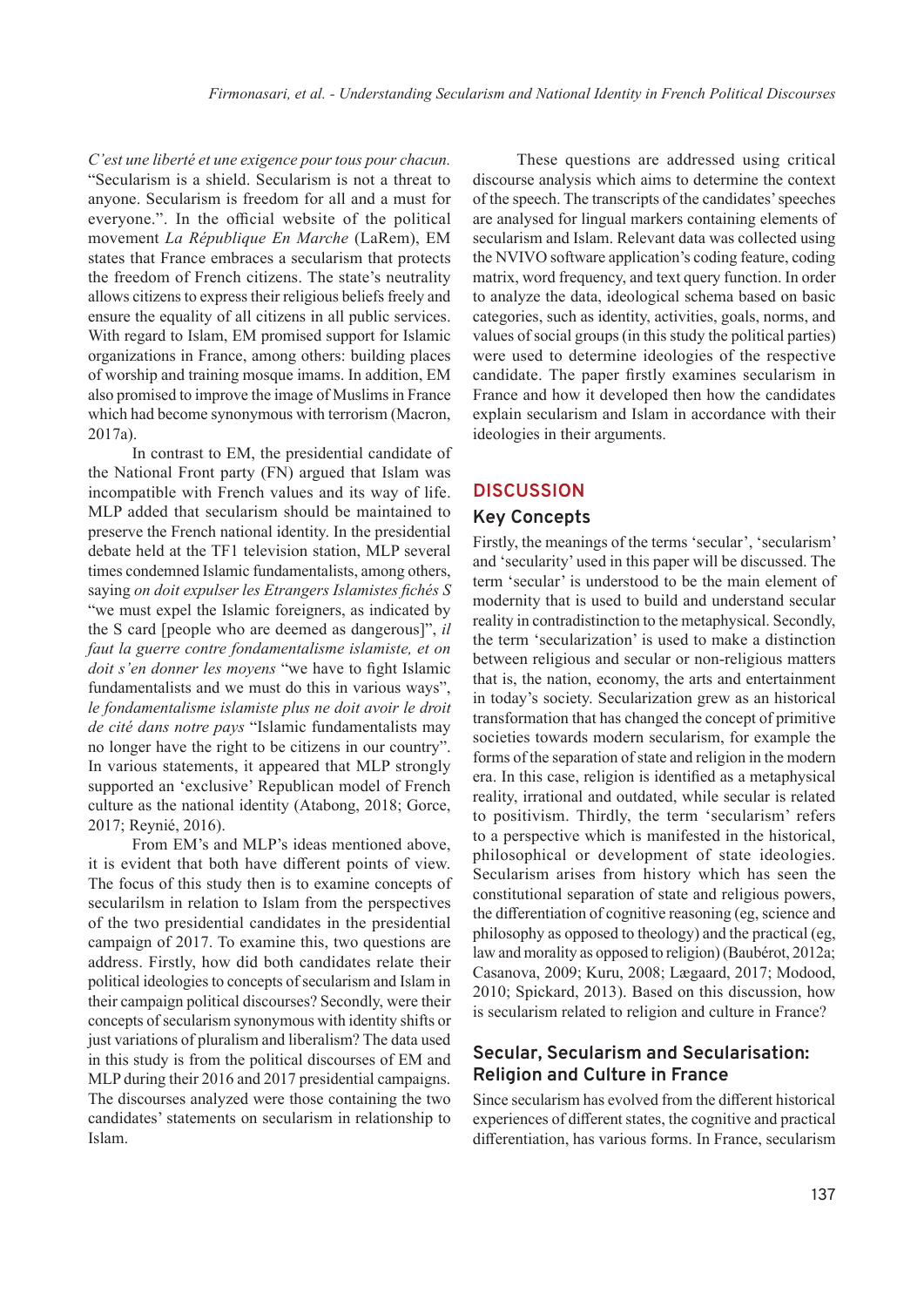is based on freedom, in the sense that the state protects a citizens's right to practice a religious belief. Religion is also placed in the private space and not in the public space. Another case is in America, where secularism is interpreted as the separation between church (religion) and state (politics) power. Like France, in the US, religions is in the people's private sphere separated from the political spheres.

This is different to Indonesia, a country where the majority of people profess Islam and where secularism is as a quasi-concept that takes a "middle road" to accommodate Islamic groups that want to achieve hegemony over Indonesia's state ideology as well as secular groups, which are advocating concepts of modernity and progress (Barton, 2010; Elson, 2010).

In France, the concept of the Republic model is based on the principles of universalism and individualism, which means that relations between the State and the individual must exclude intermediary groups. In this case, "religion" and "culture" which is considered as the intermediary and should not interpose itself in that relationship. Thus, laicité or secularism can serve to demarcate state and religious power. Secularism is a central element of the "Republic" model of France. With the principle of secularism, every citizen must exercise restraint in showing characteristics of their culture and religion in public (Portier, 2018; Scrinzi, 2017a).

However, the principle of secularism today is understood to be post-ideological which emphasises French identity construction (Chevrier, 2007; Nillson, 2015). The principle was embraced by right wing political parties that emerged in the late 20th century. With the label of "Christian identity", they wanted to restore France's based on a "Christian cultural heritage" (Baubérot, 2015; Mc Dougall, 2018). On the other hand, sociologists of religion understand secularism as a weakening of church temporal power. They see secularism as part of a social and economic system of the neoliberals. In fact, secularism is seen as a socially constructed at a particular point in history and not as a result of political and social progress.

Then, what is the position of Islam within the European concept of secularism? The presence of Islamic civilization made European nations fearful that it could threaten its Judéo-Christian culture an heritage. They feared that Islamic values could damage and even replace their "Western" values (Akan, 2009). Furthermore, according to Mc Dougall (2018), the concept of Islam in various studies of the sociology of religion over recent decades is described as an outdated concept, as opposed to secular modernity with its separation of church and state.

During the twentieth century, secularism in the Republic of France was seen to be reconciled with Catholic, Christian, even Jewish. All three religions had been forced to conduct its affairs within a secularist political system, but not so with Islam.

In France, Islam was called "French Islam" because it combined the principles of the secular Republic with manifestations practices drawn from the French understanding of Moroccan Islamic orthodoxy (N. Davidson, 2012; Forsdick, 2018). This designation is further elaborated by French political, social scientists, officials in the years around the First World War. The concept of a "French Islam" is still used to understand Islam in metropolitan France, although it is different from the Islam practised by immigrants. To cite Muslim immigrants, the French state simply uses the term "Islam", not "French Islam". Why is that? The term "Islam" is associated with the immigrant and with physical rituals, while the term "Muslim" is only considered as a marker of difference along gender and race lines (M. del G. Davidson, 2018; Kuru, 2008). The use of various descriptors with 'Islam' is indeed a phenomenon found in various countries. For example, in Indonesia, the majority of people who embrace Islam recognize various classifications of Muslims related to place, including "Nusantara Islam", "Indonesian Islam", "Javanese Islam", and "Sasak Islam" (Qomar, 2015). The diversity of identities represented by these terms show that "Islam" is related to cultural practices carried out by its adherents belonging to various communities with different racial, ethnic, and national backgrounds, social classes, genders and so on.

In France, there has been racial discrimination against immigrants living in the suburbs who have became victims of cultural and social intolerance. The controversy over the issues on the use of religious symbols in the past 15 years, for example the use of hijab by female students in schools, placed strict limits on the recognition of religious and cultural practices in the French Republic. It has overshadowed and led to refocusing on the ideal form of the Republic. For this reason, it became necessary to reaffirm *laïcité* values, reemphasise the 1905 law (the law of separation between church and state) with adjustments to today's multicultural society. Due to the various concerns problems related to the position of Islam in society, in 2003, President Jacques Chirac asked Bernard Stasi, a politician from the central axis party to form a commission in order to formulate the application of secularism in the Republic of France. The commission proposed a social secularism as a way to combat discrimination against Muslim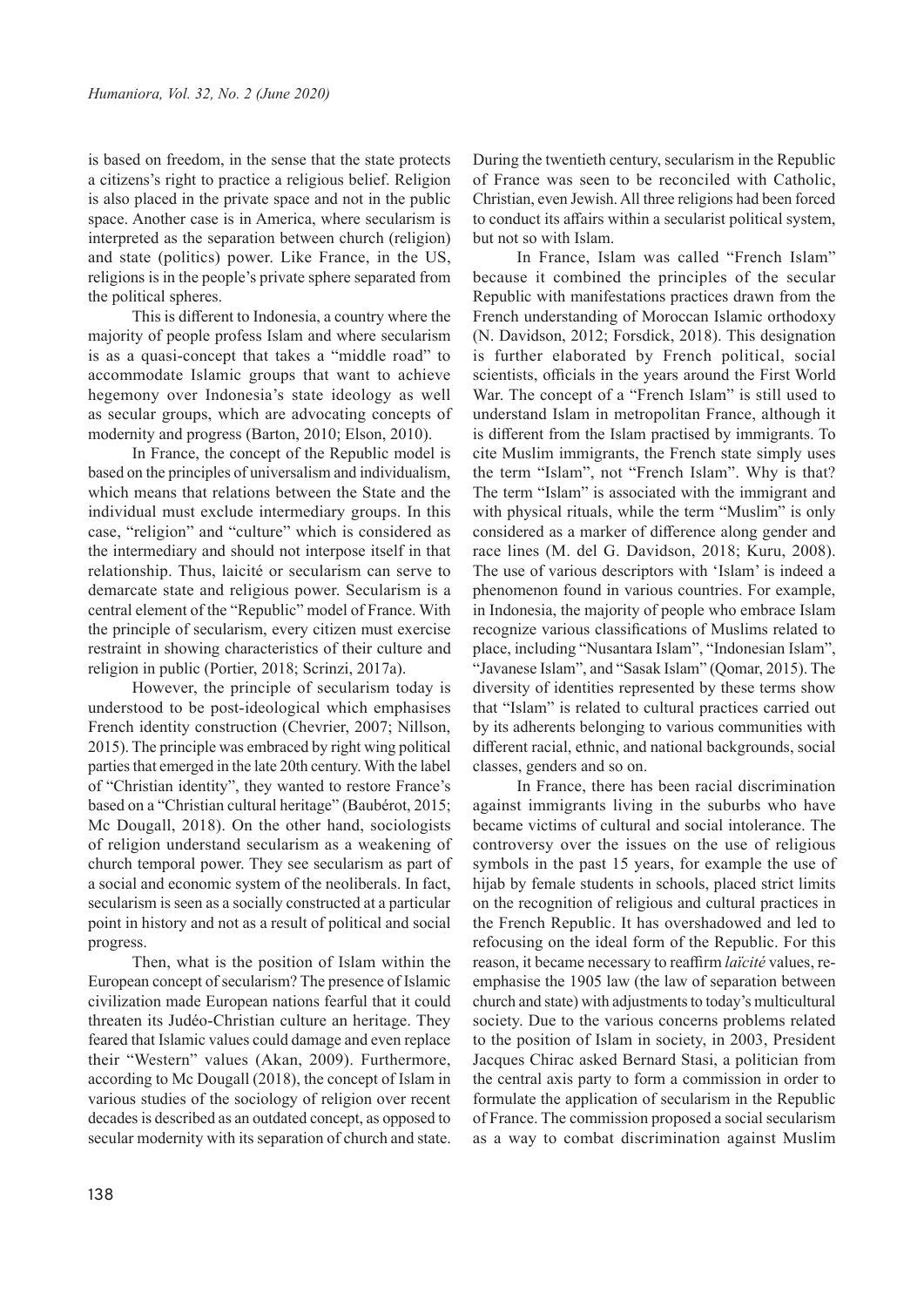immigrants. Furthermore, *Haute Autorité de Lutte contre les Discrimination et pour l'Egalité* was established as a 'commission against discrimination and for equality' to investigate discrimination cases (Baubérot, 2012b). The Stasi report also states that *laïcité* is at the core of the French Republic that contains the principles of collective life and guarantees individual and state rights and obligations. *Laïcité* contains three inseparable values, namely: freedom, equality before law in every spiritual and religious choice, and neutrality of political power. The Stasi commission was disbanded in 2011, and turned into a new institution, *le Défenseur des Droits* 'Human Rights Defender' (Blanchot-Isola, 2017; Teitgen-Colly, 2011).

The four characteristics of French secularism, namely: separation, neutrality, freedom and equality, as noted above were not well received in the community. The four characteristics were perceived as emerging threats in the country because of their neutrality and was contrary to the 1905 law. Additionally, the principle of separation, freedom, and equality were not well developed. Most of the French people believe that the greatest threat comes from the manifestation of religious expression in the public sphere for example, by the use of the full-face veil practised by some Muslim women. This is believed by some observers in France to be the end of the supremacy of the greatness of the West (Baubérot, 2012b; Doyle, 2011; Lamine, 2006; Werbner, 2007). These threats perceived by the French public in turn influenced political life. EM and MPL, along with other politicians, began to create discourses on the national identity during the presidential campaign in 2017. The following section explains French national identities represented in the ideologies and programs of the *La République en Marche* party (hereinafter abbreviated as LaRem *–* the party of EM) and the *Front Nasional* party (hereinafter abbreviated as FN *–* the party of MLP).

### **Secularism and Islam from the Ideological Perspectives of** *La Republique en Marche* **(LaRem) and** *Front National* **(FN)**

The presidential campaign in 2017 was one of the most important political events since the beginning of presidential elections because of the differences with previous campaigns in France. For the first time in the history of the Fifth Republic of France, two candidates of the main parties did not qualify in the first round. Candidates who advanced to the second round were EM from the LaRem party (central axis) and MLP from the FN party (far right wing). The result for both parties was

unprecedented. EM's victory, with 66.1% of the votes compared to MLP's 33.9%, through a newly formed party founded one year before the actual campaign. The found of this party had been widely predicted by political observers. EM's social policy was much more progressive than MLP. EM had a more liberal attitude towards immigration, particularly for immigrants from the Middle East and Africa because he believed that immigration would bring positive effects for the economy (Dragvigny, 2017; Hewlett, 2017; Macron, 2017c). According to the LaRem movement this policy was representative of the moderate left and the moderate right factions to fight the far right and far left parties. LaRem preferred to call itself the "political movement" instead of a "political party" as its formation was not based on political ideological principles, such as republicanism and socialism, rather it was based on equality and a desire to overcome divisions (Elgie, 2018). According Delaurens (2018) the mention of the "movement" instead of a "party" was a political revolution as it aspired to make reforms to the state. In addition, a split in the major political parties, such as the Socialist Party (PS), positioned LaRem to become a political movement that could attract the majority of French voters.

Unlike the other political parties that already had an ideological basis, as the name suggests LaRem or *En Marche* ('on the move'), the establishment of this movement started by canvassing public opinion of France in order to formulate its own political principles and advance the nation. Its difference with other political parties is more in the nature of *renovation de l'engagement politique* 'reform of political commitment' (LaRem Official Website).

By adopting a centrist principle, LaRem has a dualistic political conception. Regarding centrism, Duverger (date?) argues that political competition always takes place between the left and right wings. At the same time, there may be a centrist party which unites moderate right and left under one policy umbrella and leaves aside the extreme right and left. Duverger believes that in France, moderate elements of the left and right have split from the far left and right wings which have opposing political ideologies. Duverger's assumption is proven by the emergence of LaRem and the election of EM as French president in 2017 (Duverger, 1951, 1964, 1965, 1967). Larem which was drawn from the moderates means an evolution of existing power relations rather than revolution. Since the establishment of LaRem, the values contained in this movement was known already, namely liberal and pro-European (Bugeau, 2017; Delaurens, 2018; Weber, 2017).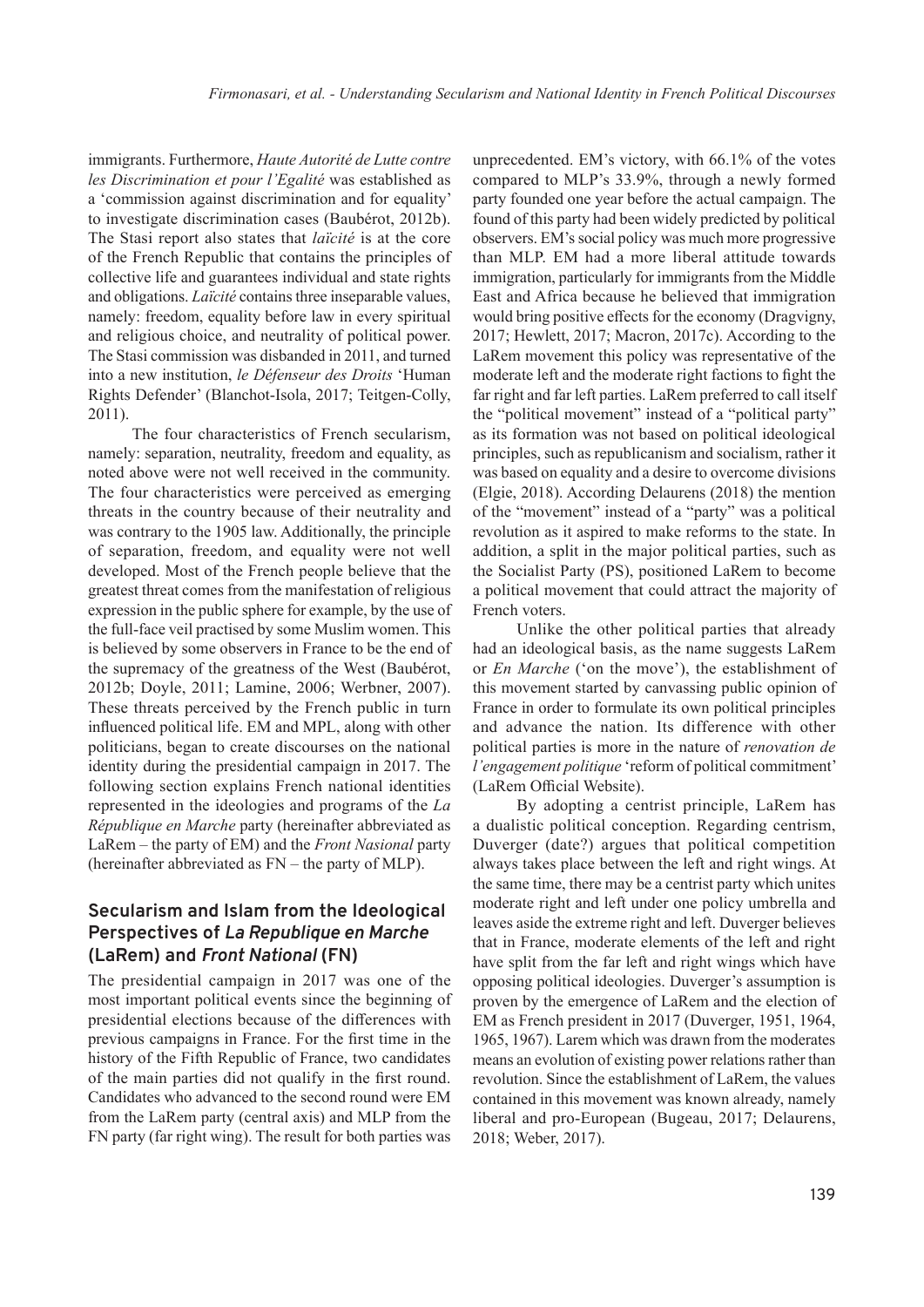Regarding secularism and its relationship to Islam, EM and his movements advocated tolerance. In his speech in Montpellier in 2017, EM told the history of wars between Protestants and Catholics in the Middle Ages. Reflecting on the attitude of King Henry IV who reconciled the conflict between Protestants and Catholics, EM argued that these conflicts should not be repeated. Therefore, tolerance is the most important approach, it means: the public must respect the religion professed by each individual, including Muslims. Although Islam is currently a topic of concern in France, EM argued that no religion is wrong, and all religions are equal. *La*ï*cité* or secularism is not intended to fight or restrain a religion, but instead to support freedom of religion, although strictly within the legal framework. However, there was one controversial statement from EM when addressing a speech in Montpellier on October 18, 2016 (Saurel, 2016a):

> *Notre mission, elle sera difficile, elle prendra du temps, elle sera exigeante avec toutes et tous. Ce sera de faire que les Français de confession musulmane soient toujours plus fiers d'être Français que fiers d'être musulmans.*

> 'Our mission will be difficult, it will take time, it will be demanding for everyone. This will make French Muslims be prouder to be French than proud to be Muslims'.

This statement has attracted debate in the French community: Is it possible to ask Muslims to "less proud" of their religion and requires them to be loyal to the Republic of France? EM's statement implies a doubt about the ability of immigrants, especially Muslim immigrants, to assimilate into and integrate with French society.

The opposition candidate and his party, MLP and the FN party, considered as part of the opposition often criticized the policies of LaRem and PS. The most prominent programs of the FN party, under the leadership of MLP, is an ultra-nationalist program, which links antiimmigration and anti-terrorism. The program includes anti-immigration law and order issues; priority housing; social security; employment for the citizens of France; a competitive advantage for French companies; and imposing high taxes on companies that employ non-French nationals. The anti-terrorist program also tighter passport controls in the Schengen area; restrictions on immigration; expulsion of every immigrant convicted of a terrorist offense; increasing the number of prisons, reimposing the death sentence; and, increasing the number of police personnel (Hewlett, 2017).

According to this far right-wing political party, religion having caused changes in French society today and, since 2001, the assumption being it is targeteting Muslims. Some of the far right-wing parties have denounced immigration from Muslim countries with claims to wanting to "defend Europe's Christian civilization" against the Islamic threat. MLP, through his party, is trying to recast the argument by project a modern image of herself as a "defender of secularism and integration of the Republic". The defense is based on the rationale for restoring the Christian roots of French society and legitimizing anti-immigration policies (Scrinzi, 2017a). In an interview on TF1 television channel on 12 September 2016 MLP said:

> *Est-ce que l'islam est compatible avec la République: c'est au musulmans de répondre. Je crois que oui. Un islam tel que nous l'avons connu, laïcisé, oui. […].Je ne définis pas la France par une couleur de peau. Ce qui est important c'est le sentiment d'appartenance à la nation française*

> 'Is Islam compatible with the Republic: it is up to Muslims to answer. I think so. An Islam as we have known it, secularized it, yes. […]. I don't define France by a skin color. What is important is the feeling of belonging to the French nation.'

Thus, according to MLP, FN policy does not aim to discriminate, but to defend the interests of all French citizens, regardless of their origin and their religion or their parents. Given these ideological perspectives of EM and MLP on secularism and Islam, then how are they manifested in their campaign speeches?

### **Islam and Secularism in the Presidential Campaign 2017**

The rise of the Islamic community in the political sphere has begun to be seen in various countries. For example, in Indonesia it occured during the 2019 presidential election campaigns of Joko Widodo and Prabowo Subianto. Various media reported that both candidates played identity narratives in their campaign discourses; Prabowo was constructing religious narratives while Joko Widodo was constructing secular narratives (Nurita, 2019, Ayuwuragil, 2018). Debates about the concept of national identity, that developed into identity politics, also took place in the United States during the 2016 presidential election campaigns of Donald Trump and Hillary Clinton. Donald Trump's racism and xenophobic, self-casting himself as a "protector" of American society, was hit by an identity crisis and anxiety about the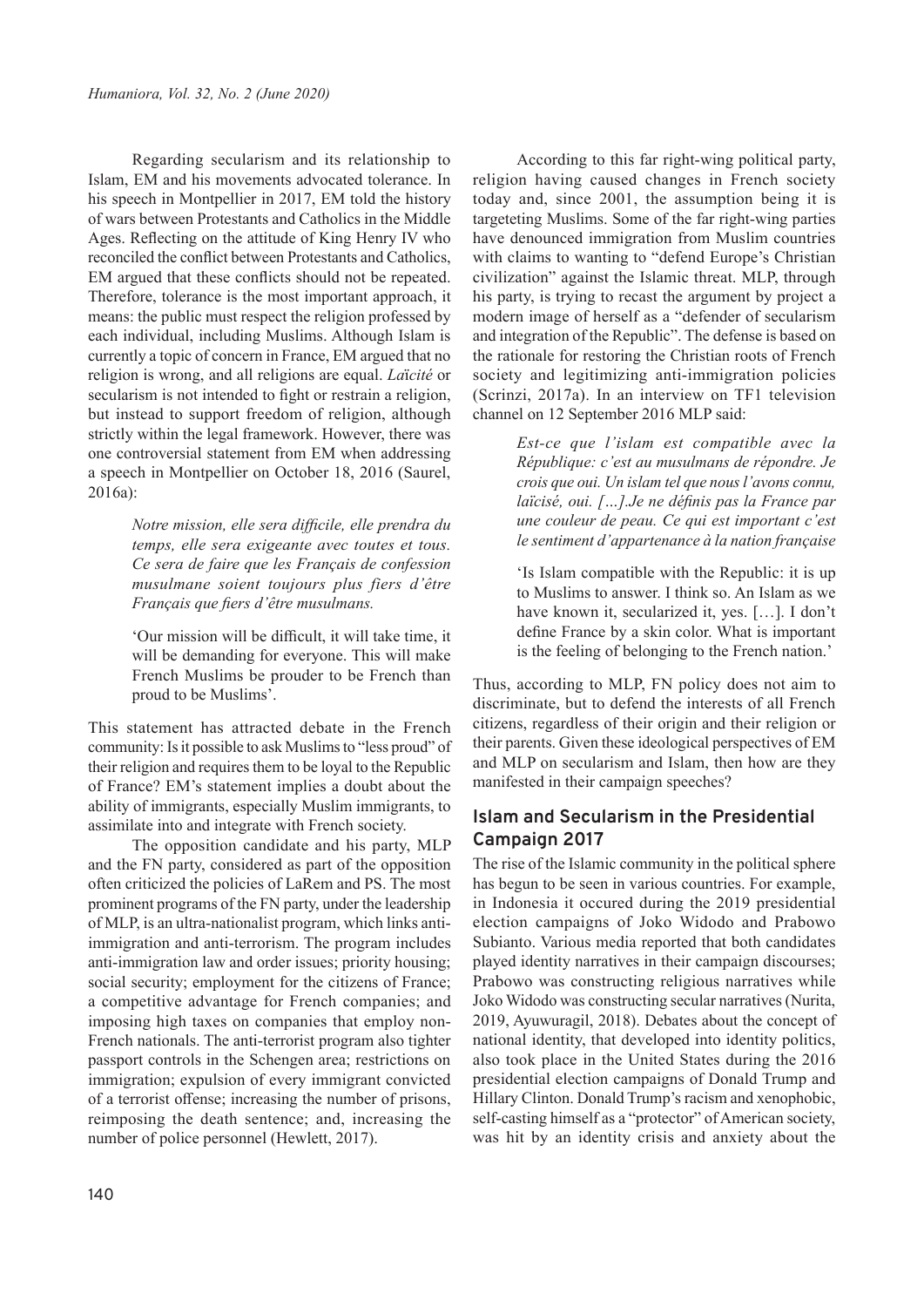presence of Muslim immigrants, Mexican immigrants, and others from other countries (Parker, 2019). In the Netherlands nationalist and populist parties that adhered to anti-Muslim, anti-immigrant and anti-EU principles, such as the "Partij voor Vrijheid en Democratie" (PVD) Party led by Geert Wilder, also attracted votes in the 2017 parliamentary elections. These political events showed that identity in a discourse and action can be used to bring down, support, protect, and attack political parties, national ideologies, governments and either national or international organizations.

In addition, there was a fear of the rise of Muslim communities in Europe, the growing terrorist incident and the rise of fundamentalist Islam in the suburbs of France, had been leading politicians and the media began to construct a political discourse about Islam, including the representation of Islam and the national identity. The visibility of this discourse is also present in the discourse of presidential candidates on the campaign trail of EM and MLP in 2017. As discussed earlier, both candidates have different viewpoints when representing their concepts of Islam and national identity. This was because both have different political ideologies; EM has a centrist ideology while MLP has a right-wing ideology. Based on these ideological schemas, what were the lingual forms used by EM and MLP to represent Islam and secularism? And how did EM and MLP construct representations of Muslims in France?

# **Lingual Construction of Islam and Secularism in Emmanuel Macron's and Marine Le Pen's Political Discourses**

The political discourses, conveyed by the presidential candidates, contains the views of candidates on problem faced by contemporary society. These discourses are aimed at the entire community, with the goal of creating a positive image of a presidential candidate. In the interaction between the presidential candidates and the people, the discourses function as an instrument of political communication that directly influences the voters' views. The data extracted from the speech discourses of EM and MLP shows secularism and Islam are found in all 12 public campaign speeches (six speeches from each candidate). The campaign speeches selected for analysis were those containing the concept of French national identity. These speeches were: EM's speeches in Mutualité (12 July 2016), Paris (23 April 2017 and 14 May 2017), Orléans (8 May 2016), London (21 February 2017), Mayotte (26 March 2016); and, MLP's speeches in Paris (1 May 2016, 9 November 2016, and 4 January

2017), Marseille (19 April 2017 and 23 April 2017) and Lyon (5 February 2017).

When discussing Islam in these lingual forms, Islam can be associated with the concept of its religion, ideology, followers, as well as its identities. For example, in the political discourse in Indonesia, Islam is often related to several identities, among which are progressive Islam, conservative Islam, and reactionary Islam. These identities are marked by their attitudes towards and perspectives on religious pluralism, liberalism, and secularism (Beck, 2016). Therefore, the terms 'radical', 'right wing', 'extremist', and 'religious fascist' frequently appear in political discourses on Islam in Indonesia. In the discourses presented by EM and MLP, Islam is related to the religion, Muslims, jihad, Islamic fundamentalists, the veil, and secularism. Table 1 shows the percentage of text from the 12 discourses about Islam.

'Islam' in EM's speech in Mutualité dated July 12, 2016 had a positive meaning because it was used to explain that the French do not have a fight with Islam, but with jihadists and Daesh (ad-dawla al-Islamiyya or ISIS): *Nous avons un ennemi, une menace, les djihadistes, Daesh, mais ce n'est pas l'islam* 'We have enemies, threats, jihadists and Daesh, but they are not Islam' (Saurel, 2016b). The use of the formula of negation in the sentence, *ce n'est pas l'islam* 'not Islam' is a descriptive negation, which aims to produce a certain effect, that changed the situation of interlocutionIn this context, "not Islam" is to emphasize that "Islam is not the enemy of the French people". EM's statement appears to counter Manuel Valls's proposal (Prime Minister of France in 2014 to 2016) for a ban on the wearing of headscarfs at universities. In addition, EM's speech in Mutualité was EM's first public speech as a part of LaRem's political movement. EM used this public meeting to express his criticisms against the government and to showcase his ambition to run for president. In this speech EM sought support from various parties or groups, including Muslims in France.

In keeping with his speech in Mutualité, EM expressed his views about Islam in his speech in London on 21 February 2017 to French citizens working in the city. On this occasion, EM reiterated that "Islam is not a problem" in a statement: *j'ai dit "Tolerance zéro". Mais on peut* être *"Tolerance zéro", sans, pour autant, dire -mon problème, c'est l'the Islamic* 'I would say zero tolerance rather than say my problem is Islam' (Macron, 2017c). EM states that there is no tolerance for anything that disrupts security, articulated as 'no tolerance' than to say "My problem is Islam". During the campaign, EM introduced the term *tolerance zéro* 'zero tolerance'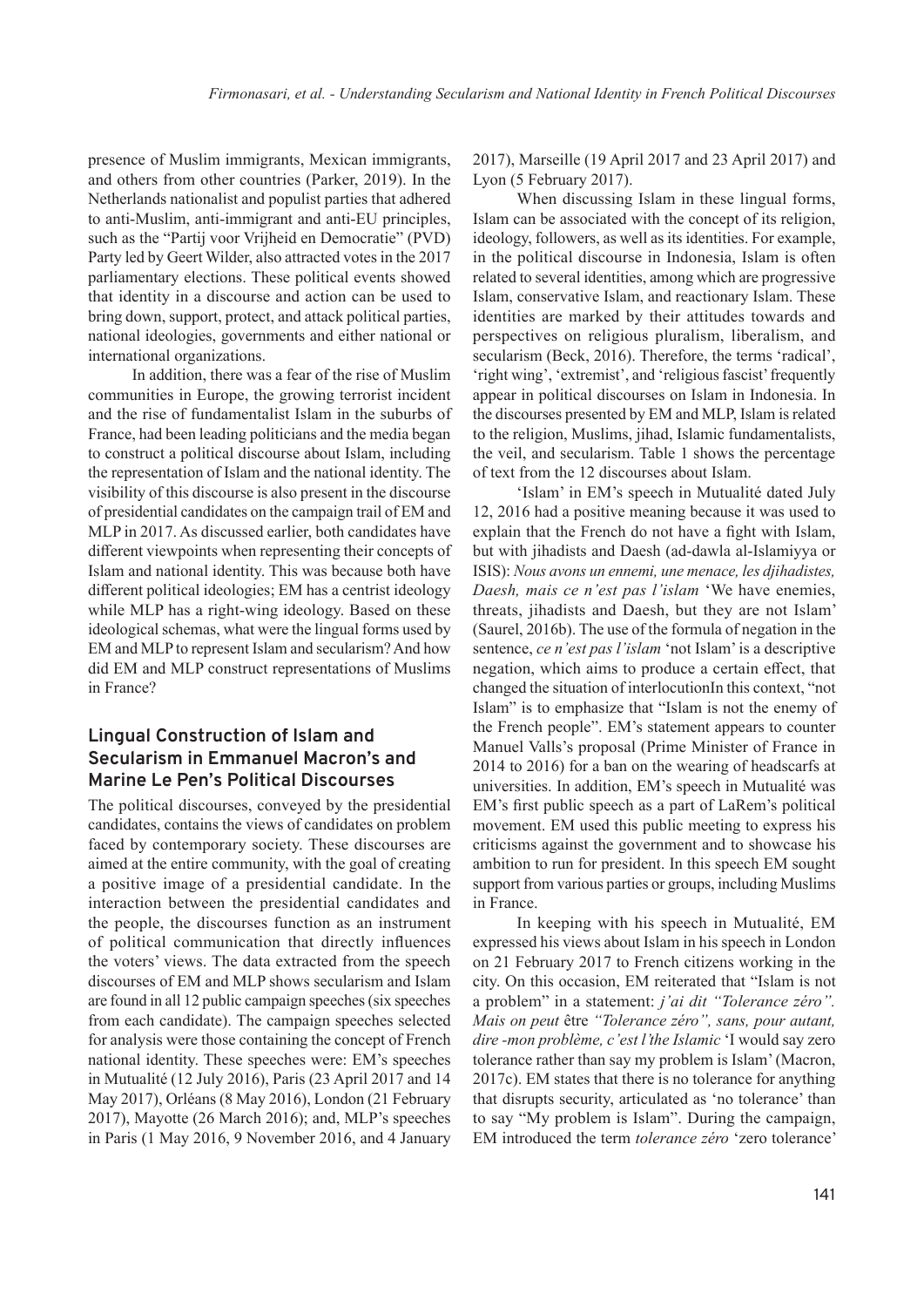| $\mathbf{N}\mathbf{0}$ | <b>Lingual Form</b>                                             | Coverage text              |                               |                                                                                                                                                                                                                  |
|------------------------|-----------------------------------------------------------------|----------------------------|-------------------------------|------------------------------------------------------------------------------------------------------------------------------------------------------------------------------------------------------------------|
|                        |                                                                 | <b>EM</b>                  | <b>MLP</b>                    | <b>Campaign Discourse</b>                                                                                                                                                                                        |
| 1.                     | <b>Islam</b>                                                    | 0.02%<br>0.01%             | 0.01%                         | EM - Campaign Speech in Mutualité<br>EM - Speech in London<br>MLP - Campaign Speech in Lyon                                                                                                                      |
| 2.                     | islamiste ('Islamist')                                          |                            | 0.05%<br>0.12%<br>0.03%       | MLP - Campaign Speech celebrating Jeanne d'Arc in Orléans<br>MLP - Speech in Lyon<br>MLP - Speech in Marseille                                                                                                   |
| 5.                     | Musulman (s/es)<br>'muslim(s)'                                  | $0.01\%$ ,                 | 0.01%<br>0.01%                | EM – Campaign Speech in Mutualité<br>MLP - Campaign Speech celebrating Jeanne d'Arc in Orléans<br>MLP - Speech in Marseille                                                                                      |
| 3.                     | Islamophobie<br>('Islamophobia')                                |                            | $0.02\%$                      | MLP - Campaign Speech in Lyon                                                                                                                                                                                    |
| 4.                     | Islamo-gauchiste<br>('Islamic leftist')                         |                            | 0.03%                         | MLP - Campaign Speech in Lyon                                                                                                                                                                                    |
| 6.                     | Diihadiste<br>'Jihadist'                                        | 0.01%                      | $0.02\%$                      | EM - Campaign Speech in Mutualité<br>MLP - Campaign Speech in Paris                                                                                                                                              |
| 7.                     | Fondamentalisme<br><i>Islamiste</i><br>'Islamic Fundamentalist' |                            | 0.12%<br>0.34%<br>0.08%       | MLP - Campaign Speech celebrating Jeanne d'Arc in Orléans<br>MLP - Speech in Marseille<br>MLP - Speech in Lyon                                                                                                   |
| 8.                     | Voile<br>'Veil'                                                 |                            | $0.01\%$<br>$0.01\%$<br>0.01% | MLP - Campaign Speech celebrating Jeanne d'Arc in Orléans<br>MLP - Campaign Speech in Paris<br>MLP - Speech in Marseille                                                                                         |
| 9.                     | Laicité<br>'Secularism'                                         | $0.05\%$<br>0.01%<br>0.05% | 0.01%<br>0.02%<br>0.01%       | EM - Campaign Speech in Mutualité<br>EM - Speech in London<br>EM - Presidential Victory Speech<br>MLP - Campaign Speech celebrating Jeanne d'Arc in Orléans<br>MLP - Speech in Lyon<br>MLP - Speech in Marseille |

**Table 1.** Islamic Coverage Text in EM and MLP Political Discourses. Source: constructed by the author from NVIVO analysis.

to criticize the government's passivity in dealing with criminality. In an effort to achieve *tolerance zéro* EM planned to increase the number of police officers and military police personnel.

Unlike EM's statement, in a speech in Lyon on February 5, 2017, MLP related the lingual form of "Islam" with *Islam radicalisé* 'radicalized Islam' in a statement: *Islam radicalisé, c'est-à-dire de l'idéologie du tout religieux* 'radicalized Islam, that is to say the ideology of the whole religion' (Pen, 2017b). MLP's speech in Lyon was the *grand discours de MLP* because in this speech MLP delivered his policies, especially those related to security including immigrant issues, terrorism, and radical Islam. In this context, MLP viewed Islam as a threat to France. He stated that there are two aspects of globalization which threatened France, namely *mondialisme financer* 'financial globalization' and *mondialisme djihadiste* 'jihadist globalization'. Both are based on two ideologies, namely *idéologie de tout commerce* 'ideology which is intended

for trading' and *idéologie de tout religieux* 'ideology of the whole religion'. The word 'Islam', in MLP's speech, is coupled the suffixes '-iste' and '-isme', to express the ideology of Islamism (-isme) 'extreme Islam or radical Islam', and islamiste (-iste) or *fondamentalisme islamiste* (Islamist fundamentalism) 'Islamist fundamentalism'. Both the derivation '-isme' and '-iste' are closely linked to terrorism.

Regarding the form *islamiste* 'an advocate or supporter of Islamic militancy or fundamentalism' and *musulman* 'Muslim', both have two different meanings. *Islamiste* means the organization that implements the ideology of Islamism, the ideology which advocates the concept of Islam in the government of a country by applying the sharia as the basic law (Fathi 2009), whereas in the *Larousse* dictionary *musulman* refers to Muslim followers of the Prophet Muhammad SAW. Similar to the meaning of Islamism in French, the term Islamism in Indonesia is understood as Islamic ideology that tends to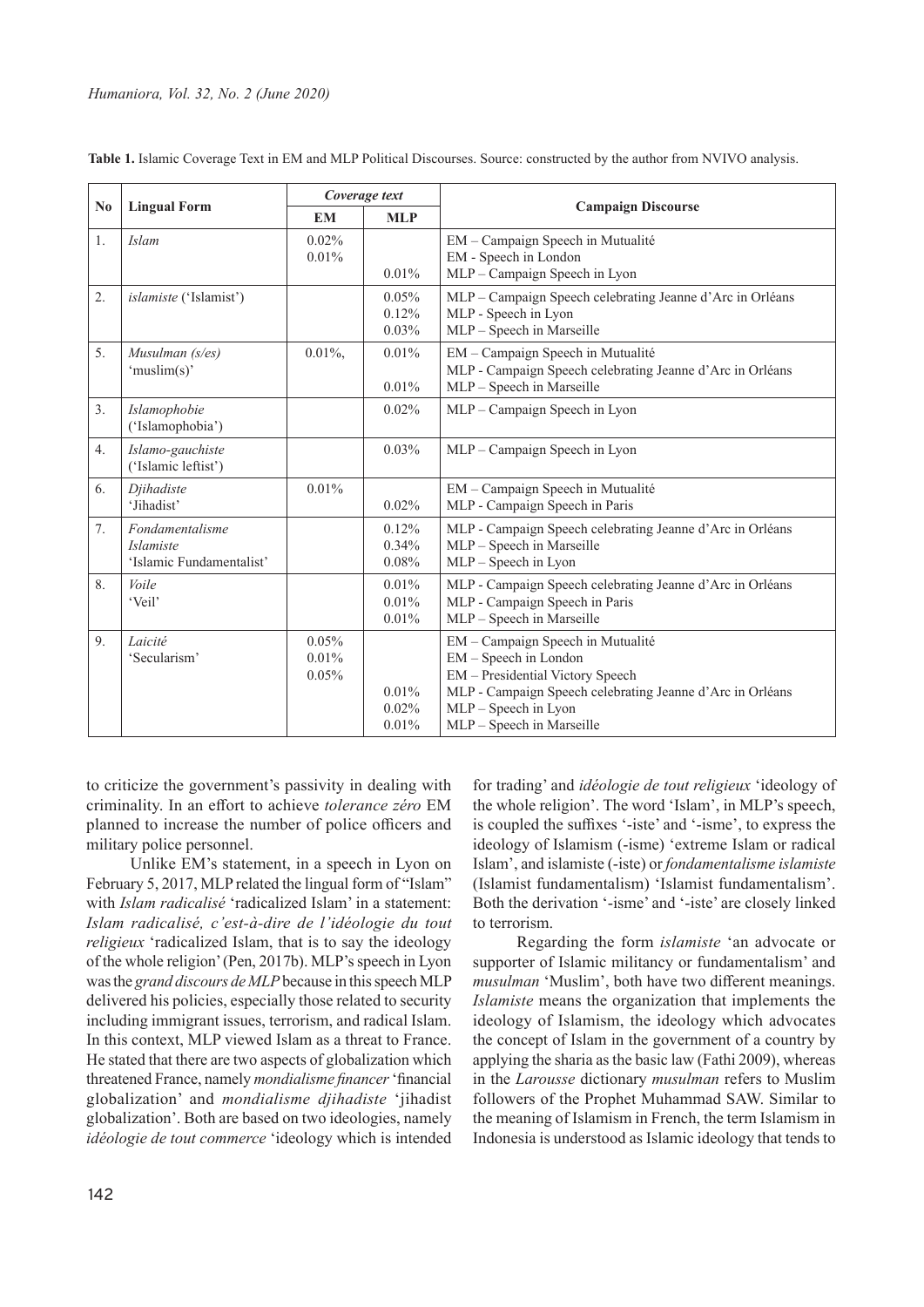**Table 2.** *Islamiste* lingual form relation in MLP's campaign discourse. Source: constructed by the author from NVIVO analysis.



be radical and not liberal; antagonistic to non-Moslems, and self-isolating from the world (Fealy & White, 2008). In the 2017 presidential election in France, EM and MLP both used the word *musulman* (respectively 0.01%) in their campaign discourses. However, for the word *islamiste*, only MLP used it (0.05%, 0.12%, 0.03%, in the three campaign discourses).

In Table 2 the word *islamiste 'islamist'* is correlated with the word *fondamentalisme* 'fundamentalism', *intégrisme islamiste* 'Islamist fundamentalism', *radicalisme* 'radicalism', *terrorisme* 'terrorism', *menace* 'threat', *barbare* 'savage', *agresser* 'to attack'. All the words are joined to the word *islamiste* and have a negative value. MLP uses *islamiste* to describe radical Islam, the perpetrators of terrorism, and the immigrants who are considered affiliated with radical Islam. Statements by MLP are in line with his campaign program that is antiimmigration linked to terrorism.

The lingual form *islamophobie* 'islamopobia' and *islamogauchiste* or *Islamo-gauchisme* 'Islamist left-wing movement'. *Islamophobie* is a phenomenon of fear and hatred of Islam and all things associated with it, especially Muslims, mosques, the Qur'an, and the burqa. *Islamogauchiste* is a term that refers to the current revival of Islam and Islamism thought and is also considered as a reaction to replace the classic proletarian class struggle. Members of this religious obscurantist form are mostly non-Muslims (Julliard, 2018). Both these words (0.02% and 0.03%) were used by MLP in a campaign speech in

Lyon to explain the rise of radical Islam which, among others, were carried out by anti-French *Islamo-gauchiste*.

In addition to the ideology and its adherents, "Islam" is also related by lingual markers, such as the *voile* 'veil'. *Voile* lingual form is mentioned several times in MLP's speech (equal to 0.03% in three campaign speeches). Why was it an issue for MLP? Because the veil is considered by the MLP as a restraint on the dignity and freedom of women. In the opinion of Larzillière & Sal (2011), MLP seeks to mobilize the pseudo-feminists to increase support for the presidential election and also to legitimize anti-immigration politics. In this context, feminism is used as a metaphor for racism or sexism racialization (Scrinzi, 2017b; Tevanian, 2007). In other words, the issue of women's rights is adapted to reframe anti-immigration politics in the context of multiculturalism and hostility against Muslims.

Furthermore, the lingual forms of *laïcité*, or secularism, EM said in positive sense, among others *la laïcité protege des identités fermées* 'secularism is a protector of exclusive identites', *la laïcité n'est pas un mot date* 'secularism not a dated word', *pas un combat de la laïcité contre une religion* 'secularism is not against religion', *la laïcité républicaine sera défendue* 'republican secularism will be defended'. These forms are presented in the table 3.

In contrast, MLP associates *laïcité* with the state or anything negative, among others, with *histoire tragique* 'tragic history', *les Débats sur l'immigration* 'debate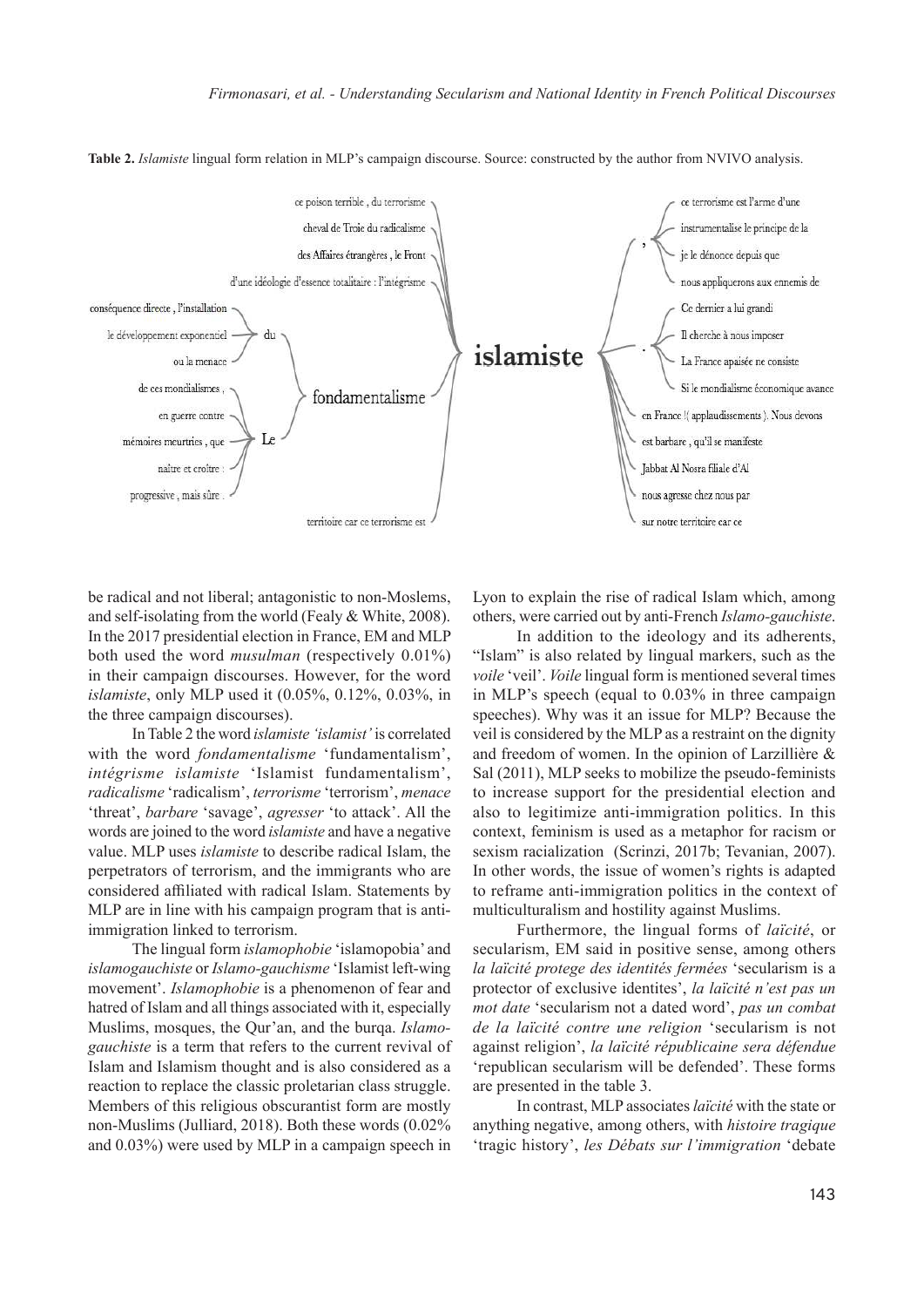**Table 3.** *Laïcité* 'secularism' lingual form relation in EM's speeches. Source: constructed by the author from NVIVO analysis.



**Table 4.** *Laïcité* 'secularism' lingual form relation in MLP speech. Source: constructed by the author from NVIVO analysis.



about immigration', *piétinant la laïcité* 'trampling on secularism' as shown in the word-tree in table 4 above.

In MLP's campaign speeches, *Laïcité*, or secularism is used as a tool to retake France from the rise of Islamism in Europe. For MLP, secularism is used as a medium to restore French national identity.

Given the different lingual forms of Islam found in both EM and MLP speeches, how then do they influence public opinion?

# **Emmanuel Macron and Marine Le Pen reflections on Islam**

Through their political discourses, EM and MLP manifest their ideas in the language of their own choosing. They organize information in the discourses based on communication strategies to support their arguments, to convince the audience, and finally to shape public opinion. The audience, who were directly involved in discourse interactive, might participate the meaning they attach to it in the French political context. How did EM and MLP represent Islam in the discourse of the campaign? The following is the analysis of the representation of Islam in the data from the presidential campaign in 2017, based on the perspectives of EM and MLP.

#### **a) Islam and Religion**

EM in some campaign speeches represents Islam as a religion that exist in France. In his speech at Mutualité dated July 12, 2016, EM expressed disapproval of the statement of Manuel Valls (PM France 2016) concerning secularity. Firstly, Valls stated that radical Islamism is an *ennemi* 'enemy'. The statement was uttered by Valls in the *Assemble Nationale* after the terrorist attacks in Paris late 2015 (Andraoui, 2017):

> *Oui, nous avons un ennemi, et il faut le nommer, c'est l'islamisme radical. Et un des* éléments *de l'islamisme radical, c'est le salafisme*

> 'Yes, we have enemies, and it is radical Islamism. And one of the elements of radical Islamism is Salafism'.

In order to express disagreement with Valls' statement, EM confirms that the French Republic is against the jihadists and Daesh, not Islam. Therefore, it is not a battle between secularism and religion or Islam, but against radical Islam. In addition, EM also states that secularism is not a value that does not mean anything, but a value that aims to protect *identite fermée* 'closed identity', meaning the identity that allows each individual to identify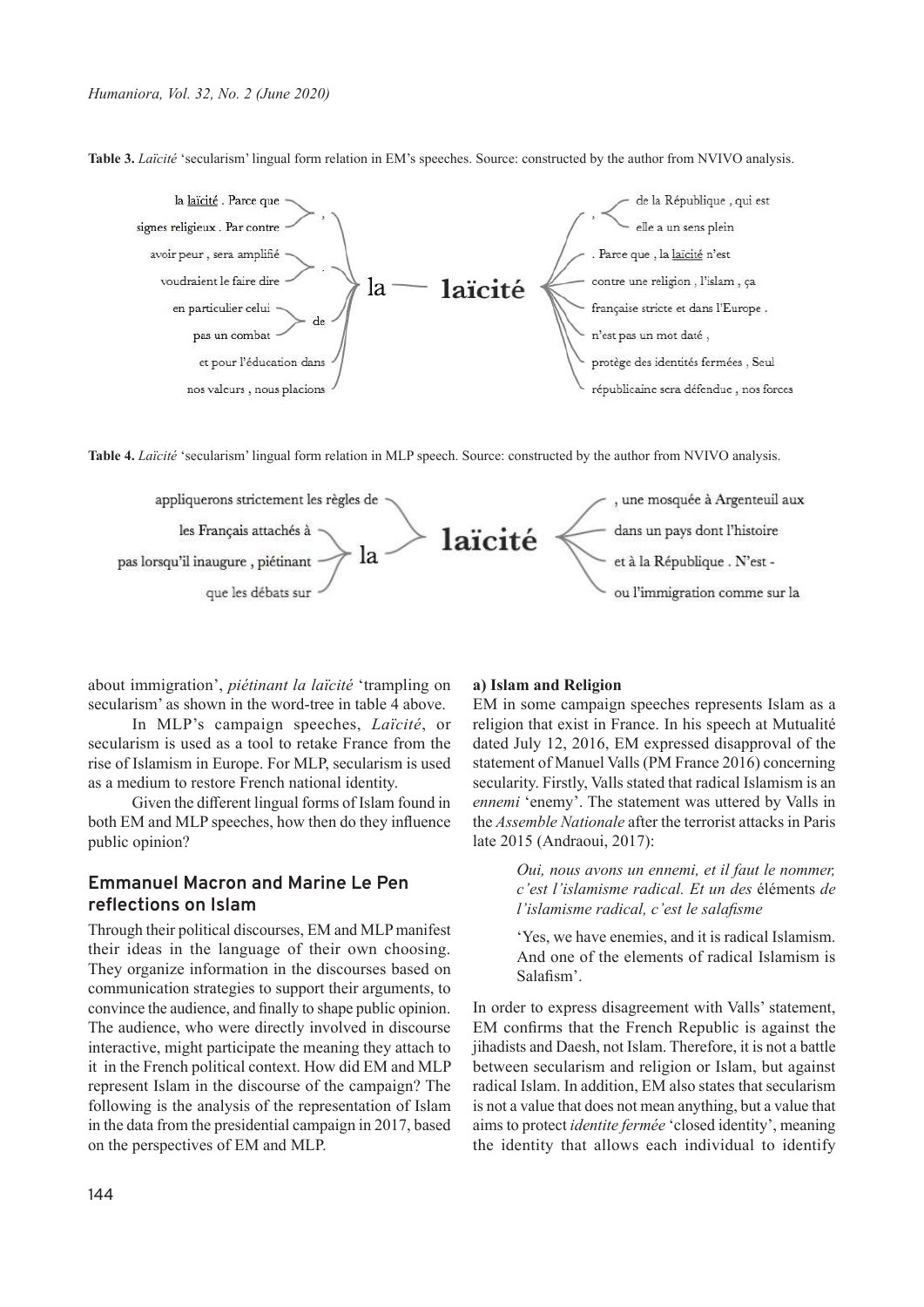themselves and their religion freely, but all must remain under the laws and regulations of the Republic of France.

Secondly, EM expresses disapproval of the Manuel Valls' thoughts on possible legislation to ban the use of the headscarfs at university, stated as follows.

> *Je ne crois pas, pour ma part, qu'il faille inventer de nouveaux textes, de nouvelles lois, normes, pour aller chasser le foulard à l'université, pour aller traquer dans les sorties scolaires celles et ceux qui peuvent avoir des signes religieux.*

> 'For me, it is not necessary to create new texts, new laws, standards, to go hunting headscarves in universities, to track down the people who wear religious signs at school events.

EM does not agree with the idea of a ban on headscarves in universities, but EM also states that France is a country that upholds the laws, norms, regulations and *egalite* or equality between men and women. It stems from the polemical use of the veil in 2003. At that time the President of France asked the commission on secularism led by Bernard Stasi to make laws banning the use of religious signs in the public services, including schools. Then, in 2004, the law was modified into *Code de l'Education* 'education regulations, prohibiting the use of religious symbols prominently among school students. In fact, these rules refer to secularism which is the reconstruction of religious freedom, but in fact tension arose due to the regulation, among others, the pressure on young girls from immigrant backgrounds who are forced by their community to wear headscarves in public schools (Sidibé et al., 2006).

#### **b) Islam and Security**

EM states that Islam is not the cause of the threat to security in France. In his speech in London on February 21, 2017, EM states: *j'ai dit "Tolerance zéro". Mais on peut* être *"Tolerance zéro", sans, pour autant, dire mon problème, c'est l'the Islamic* 'I say zero tolerance rather than say my problem is with Islam' (Macron, 2017c). In this context, EM explained that the cause of the current security threat is not Islam, but terrorists. In addition, according to EM, *la sécurité, c'est la première des libertés* 'security is paramount in liberty', meaning that French society is said to be 'free' if they feel safe and calm when they're in public spaces. For that, EM proposed the term of *zéro tolerance* to criticize the government's passivity in dealing with crime. EM found at this time police faced greater criminality in the districts and carried out the policy of "stop and go" (a policy to contain crime) which

was ineffective. In order to overcome this, EM proposed the addition of 10,000 police personnel.

#### **c) Islam and Terrorism**

MLP states that Islamism is related to "terrorism". In his speech in Marseille, MLP declares that terrorism threatens the future of France (Pen, 2017a):

> *Ce poison qui ruine notre capacité à regarder l'avenir avec espérance, ce poison terrible, du terrorisme islamiste, je le dénonce depuis que j'ai lancé ma campagne*

> 'This poison that damages our ability to look to the future with hope, this terrible poison, the terrorist of Islamism, I have denounced it since the beginning of my campaign'.

MLP's statement is a reaction to the French prime minister's statement saying that "the French younger generation get used to the threats and attacks of the terrorists". According to MLP, this statement shows that the French government is very weak, and it cannot be left unchallenged. In fact, MLP considered that President François Hollande did not dare issue a policy to address the terrorist threat. To that end, MLP proposed Schengen border controls be tightened and increase the number of officers working at the border. In addition, MLP proposed "cleansing" by expelling those who indicated signs of fanaticism and had S cards (individuals considered dangerous), purportedly located in the suburbs. According to the MLP, the ideology of fundamentalist Islamism is an ideology which is very dangerous because it can brainwash groups to carry out terrorist attacks.

#### **d) Islam and Immigrants**

MLP declared that Islam is synonymous with immigrants. According to MLP, immigrants who come to France legally or illegally are not serious about assimilating into French society. In a speech in Marseille, MLP took the examples of Muslim immigrant actions that work agains of assimilation, among others: to pray together in the way of Clichy; a ban on women visiting cafes; and, threats to female Muslims who refuse to wear the hijab and dare to wear skirts. To this end, MLP proposed to halt mass immigration: *devons nous l'arrêter massive immigration pour le bien de tous* 'we have to stop mass immigration for the benefit of all of us'. Indeed, anxiety over immigrants mainly arises in the FN party. Anxiety is evidenced by the alleged ghettoization in urban areas is seen as proof that France was not able to assimilate immigrants into its society immigrants. This anxiety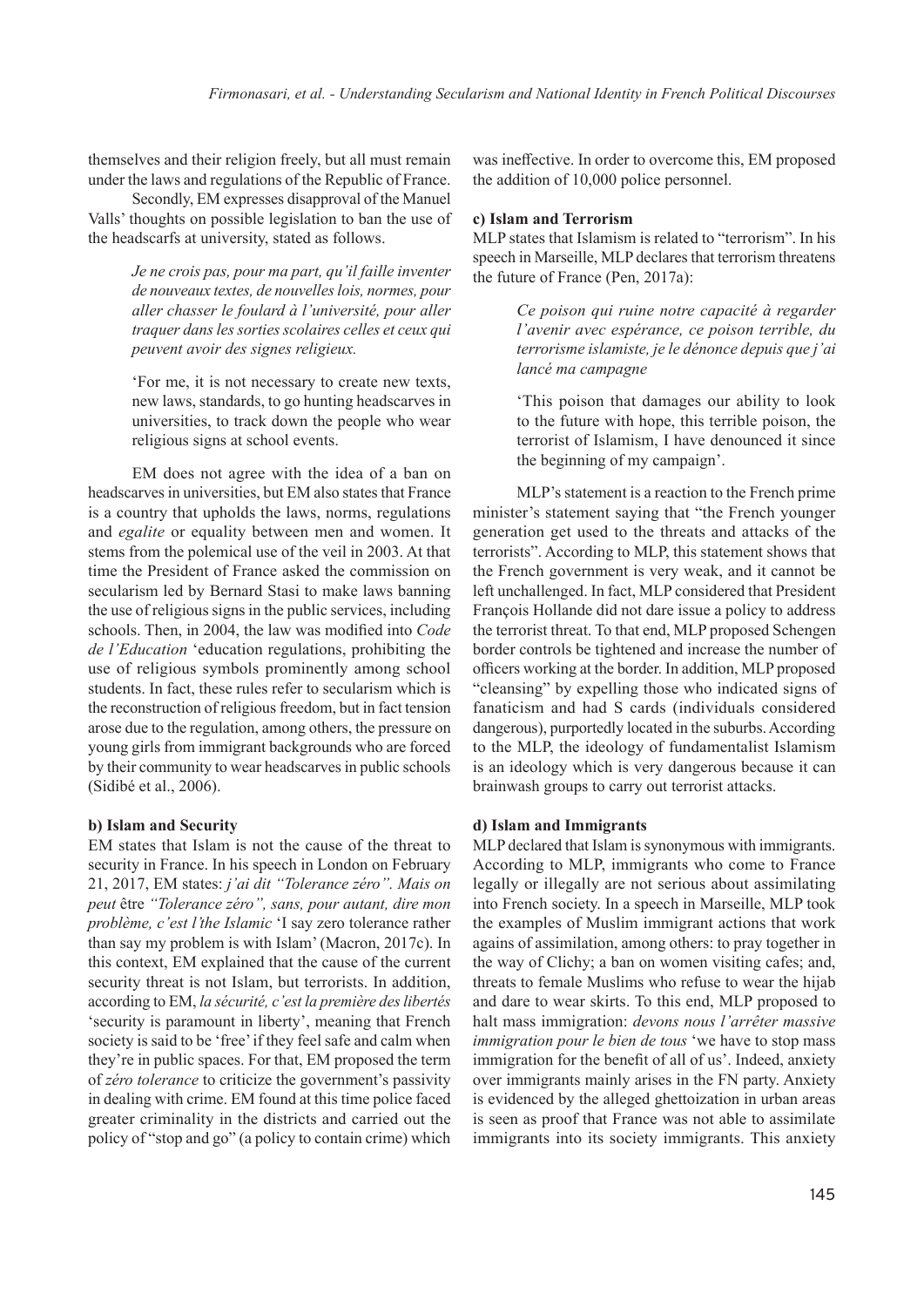increased with economic globalization which was causing an increase of unemployment. For this reason, the FN party declared a crisis of confidence in the political elite and forewarned the political demise of France.

Anti-immigration messages presented by MLP in the presidential campaign program is slightly different from the anti-immigration messages of her father, Jean Marie Le-Pen in the presidential campaign in 2007. In the 2007 campaign, anti-immigration and xenophobia become a central theme of FN's campaign program. All policies and other campaign programs pivoted on a central point, namely anti-immigration. Instead, in MLP's campaign platform of 2012 and 2017, anti-immigration was not a stand-alone issue, but rather found in the fabric of the party's social, economic, and political programs. Anti-immigration was linked to the unemployment rate, the level of purchasing power, social security, and the security situation. Thus, the anti-immigration platform does not appear as an end in itself, but as part of a holistic solution. If immigration could be reduced, then the social, economic, and political development of France would be better (Stockemer & Barisione, 2017), as in the example of MLP's statement in a speech in Marseille on 19 April 2017 as follows.

> *Il reste un autre sujet, un autre sujet qui certes ne concerne pas que la sécurité mais qui concerne aussi la sécurité: c'est celui de l'immigration de masse, et il n'est pas difficile de comprendre le lien qu'il peut y avoir entre une immigration massive et une insécurité en augmentation.*

> 'There is an other subject in addition to security, but related to security, that of mass immigration, and it is not difficult to understand the possible link between mass immigration and rising insecurity'.

In the above statement, MLP reframed immigration using populist rhetoric: *le lien entre une massive immigration insécurité en et une augmentation* 'the relationship between mass immigration and rising insecurity'. MLP, based on the ideological principles of the FN party, cast immigration, using simple and emotional rhetoric, as possibly linked with "increased insecurity". This populist tactic is characteristic of the right-wing populist party.

#### **e) Islam and French National Identity**

Demographic changes in France due to the increase of immigrants, mainly from North African countries and this social group's high birth rate, has meant a rapid increase in the Muslim population in France. French Muslims have become more active in the public space

as a result of the Islamic awakening in the children and grandchildren of immigrants. This phenomenon has led to an "issues of identity" for some French citizens. This section of the population has become involved in a potential Islamization discourse and the discourse on the potential Islamisation of the French state. *Laicité* concept was re-emerged again in the midst of the debate about the "identity crisis".

In contrast to MLP's rhetoric and the "identity crisis", EM states that Islam is part of the French identity. This was stated in a speech at the *Mutualité* EM as follows (Saurel, 2016b):

> *Alors oui, nous avons une identité française, avec ses origines. Mais au milieu, il y a des athées, des catholiques, des protestants, des juifs, des musulmans, tous de l'identité française. C'est cela notre identité.*

> 'Yes, we have a French identity, with its origins. But in the midst of us, there are atheists, Catholics, Protestants, Jews, Muslims, all of French identity. This is our identity'.

EM as discussed above, sees *laïcité*, or secularism, to mean France is not against Islam, but rather against radical Islamists. However, the most important aspect of all is the individual who lives in France who is required to adhere to the concept of *laïcité* in the French Republic. Applying *laicité* means upholding the French national identity. According to EM in his speech, *laïcité* is the basis of freedom of religion. Indeed, France came from Christianity, but in the presence of French *laïcité*  all citizens are free to embrace their own religion. All religions, whether Christianity, Catholicism, Islam and atheism, are a part of French identity in the Republic of France.

In contrast, MLP declares that Islam threatens France's national identity. MLP sees Islam as a threat to *laïcité* and threatens the concept of identity in the French Republic. *Laïcité* is used as a basic premise of the Republicans that has been used by MLP for an anti-Islamic discourse that is used to attract prospective voters in the presidential campaign. In a speech in Marseille, MLP said:

> *La mondialisation et son corollaire l'immigration minent notre pays. Je n'ai pas peur de le dire, nous sommes tout d'abord sous la menace d'une dilution de notre identité nationale [..]. Allonsnous sérieusement accepter de voir notre unité nationale voler en* éclats*, avec l'émergence d'une société fragmenté en communauté.*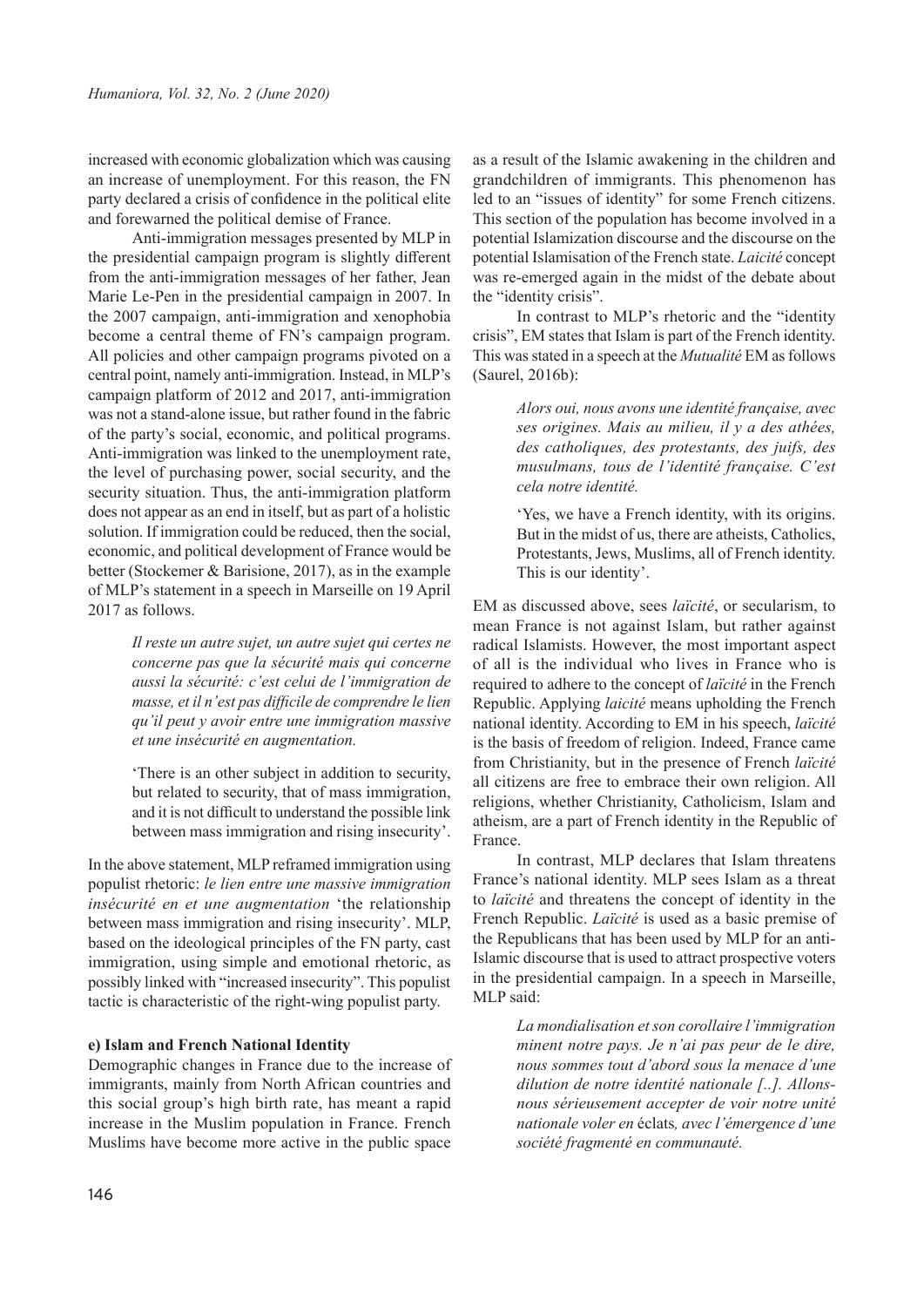'Globalization and immigration are ruining our country. I'm not afraid to say it, because we are under the threat of weakening national identity [...]. Should we accept seeing the destruction of our national unity, with the emergence of fragmented society.'

For decades, Muslims have become more visible in Western countries. Especially after the attacks of 11 September 2001, followed by a series of terrorist attacks in Europe from the early 2000s, Islam emerged in discourses related to security and religious radicalization. In addition, the mass media has also framed the news about the emergence of fundamentalist Islam in the immigrant community in the suburbs of France. Islam in these communities was identified by MLP as one cause leading to the loss of the French national identity. As noted above, for MLP, immigration threatens France national identity.

From this analysis, it can be seen that EM and MLP conceptualise "Islam" in accordance with their different party ideologies and in the context of seeking electoral victory. The discourse on "Islam" itself cannot be separated from the principles found in the French concept of *laïcité*, a principle which has been interpreted from different viewpoints by EM and MLP.

### **CONCLUSION**

The discourses on secularism by MLP and EM show differences in viewpoints. MLP sees secularism in France as being under threat because there are external threats, coming from immigrants, especially Muslim immigrants. This was evidenced by the use of lingual forms associated with the concepts of 'Islam' and 'immigrant', for example *islamophobie* 'islamopobia' and *islamogauchiste* or *Islamo-gauchisme* 'Islamist left-wing movement'. The situation resulted in MLP seeking to restore France to its past glory with its Christian cultural heritage. The arrival of these immigrants, according to the MLP caused, among other things, terrorism, insecurity, and economic and social problems, such as unemployment. In the face of this situation, MLP projected herself as the defender of the French people. MLP's concept of securalism was leaned towards towards protectiveness and exclusiveness. MLP's language shows that she saw immigrants as part of an entity which is outside of the French identity (the others). Not only immigrants, but Muslims who had became citizens of France became a part of this other entity.

Conversely, EM conceived secularism as a concept to support and protect the identity of the French nation. EM

considered that the arrival of immigrants from different foreign cultures as adding to the variety in the culture and identity of France. This was indicated by the lingual forms such as *la laïcité protégé des identités fermées* 'secularism protects closed identity', *la laïcité n'est pas un mot date* 'secularism is not an outdated word'. Secularism was used as a guarantee of the freedom of individuals to carry out their religious practices in private. Thus, according to EM secularism was one of acceptance that is, EM views migrants and Muslims as part of the community.

The discourse on secularism of the presidential candidates contains different points of view. MLP focuses more on the interests of French citizens internally, while EM places more emphasis on the interests that are external or *mondial* 'global'. While MLP and EM both show different views concerning secularism, both candidates demonstrated similar positions in rejecting fundamentalist Islam and terrorism. Opposing views are typical in a presidential campaign, including in Indonesia. In the presidential election in 2019, Joko Widodo and Prabowo expressed their views concerning religion and the country differently. Jokowi often expressed Islamic discourse as a cultural moderate, while Prabowo tended to express ideological conservativism. In such campaigns, the delivery of political narratives by presidential candidates serves as a vehicle to win support from different sections of the ideological spectrum within society.

The concept of secularism in this research has focussed on the analysis of discourse production in the two candidates' respective campaign speeches. The concept of secularism in France, however, is also presented and debated more widely by the French, both in the mass media and social media. This study has enabled an analysis of French political discourse at a national political level in the context of seeking a political mandate on issues such as secularism and its relationship with Islam.

### **REFERENCES**

- Akan, M. (2009). Laïcité and multiculturalism: The Stasi Report in context. *British Journal of Sociology*, *60*(2), 237–256. https://doi.org/10.1111/j.1468- 4446.2009.01229.x
- Allen, C. (2011). *Islamophobia*. Ashgate.
- Atabong, N. N. (2018). *Immigration and the Revival of Nationalist Sentiments in France: A Nationalistic Rhetoric of Marine Le Pen*. Department of Social Sciences and Philosophy University ofJyväskylä.
- Ayuwuragil, K. (2018). Ma'ruf Amin, Bantalan Jokowi untuk Politik Identitas. *CNN Indonesia*. https://www.cnnindonesia.com/nasion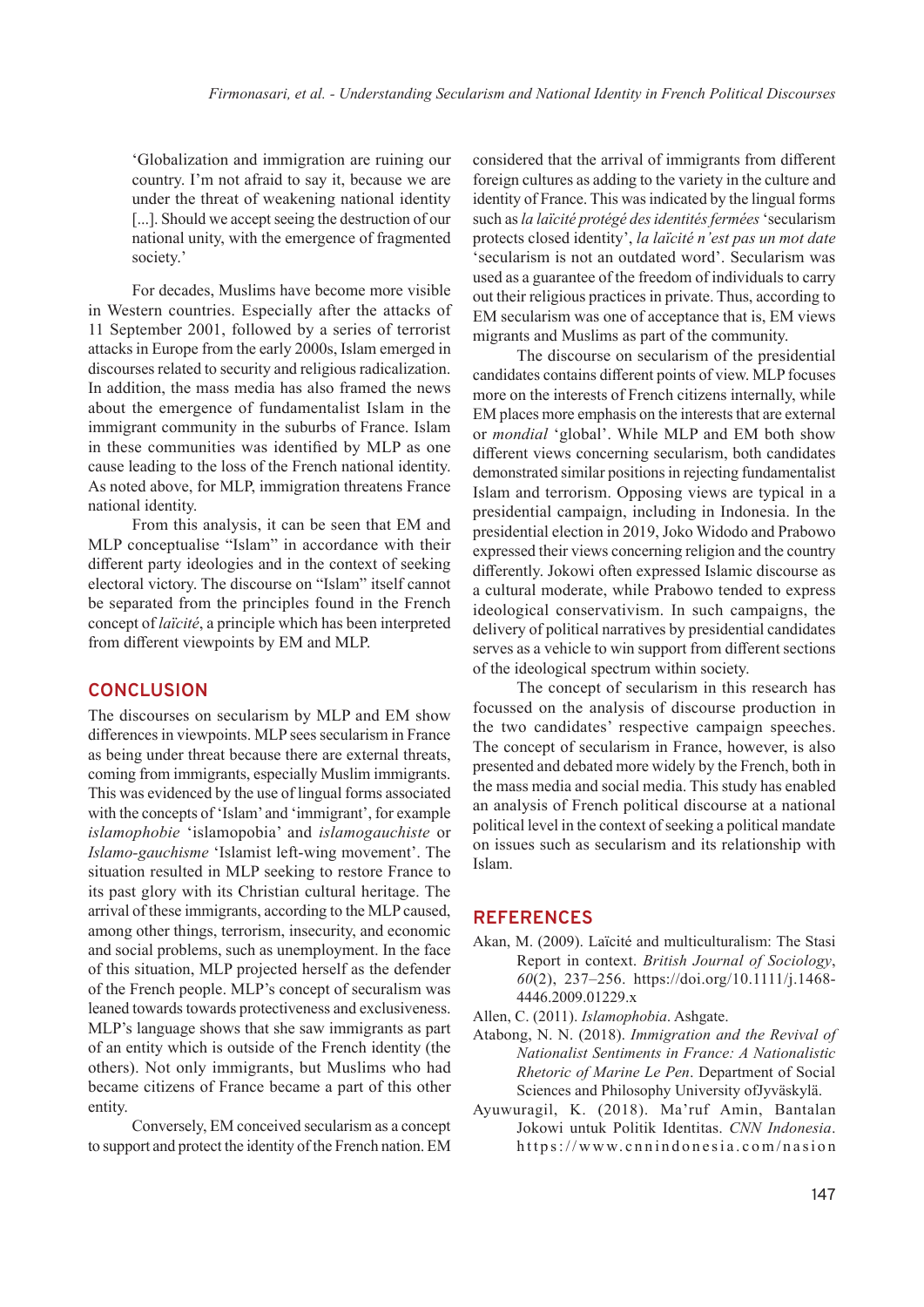al/20180809215908-32-321070/maruf-aminbantalan-jokowi-untuk-politik-identitas

- Barton, G. (2010). Indonesia: legitimacy, Secular democracy, and Islam. *Politics and Policy*. https:// doi.org/10.1111/j.1747-1346.2010.00244.x
- Baubérot, J. (2012a). French Secularism : Republican, Indivisible, Democratic and Social. *Cités*, *4*(52), 11–20.

Baubérot, J. (2012b). *La laïcité falsifiée*. La Découverte.

- Baubérot, J. (2015). Sécularisation, sécularisme, laïcité dans une perspective sociologique/ Secularization, secularism, laicity in a sociological perspective. In *Penser global: internationalisation et globalisation des sciences humaines et sociales*.
- BBC. (2015). Charlie Hebdo attack: Three days of terror. *BBC News*.
- Beck, H. L. (2016). Islam in Indonesia. The Contest for Society, Ideas and Values, written by Carool Kersten. *Bijdragen tot de taal-, land- en volkenkunde / Journal of the Humanities and Social Sciences of Southeast Asia*, *172*(4), 571–572. https://doi. org/10.1163/22134379-17204016
- Betz, H.-G. (2004). *La droite populiste en Europe. Extrême et démocrate?* CEVIPOV.
- Blanchot-Isola, C. (2017). Le défenseur des droits. *Revue Sage - Femme*. https://doi.org/10.1016/j. sagf.2017.09.001
- Bowen, J. R. (2009). Recognising Islam in France after 9/11. *Journal of Ethnic and Migration Studies*, *35*(3), 439–452.
- Bugeau, C. (2017, Juli 8). *'En marche . . . vers un parti unique.'* http://http//www. agoravox.fr/tribune-libre/ article/en-marche-vers-un-parti-unique-193304
- Casanova, J. (2009). The Secular and Secularisms. *Social Research*, *764*(The Religious-Secular Divide), 1049– 1066.
- Chevrier, G. (2007). *La laïcité, un choix résolu de sens de l'histoire*. http://http// ripostelaique.com/ La-laiciteun-choix-resolu-de-sens.html.
- Davidson, M. del G. (2018). Black women's bodies, ideology, and the public curriculum of the pro- and anti-choice movements in the US. *Gender and Education*. https:// doi.org/10.1080/09540253.2016.1225011
- Davidson, N. (2012). *Only Muslim, Embodying Islam in Twentieth-Century France*. Cornell University Press.
- Delaurens, D. (2018). En Marche, La Politique Moderne ? *Esprit*, *4*, 11–17. https://doi.org/DOI 10.3917/ espri.1804.0011
- Dennison, J., & Talò, T. (2017). Explaining attitudes to immigration in France. In *European University Institute Robert Schuman Centre for Advanced Studies Migration Policy Centre*.
- Doyle, N. J. (2011). Lessons from France: popularist anxiety and veiled fears of Islam. *Islam and Christian–*

*Muslim Relations*, *22*(4), 475–486.

- Dragvigny, J. (2017). Présidence Macron et Immigration: La Continuité en Marche. *Migrations Société*, *2*(168),  $3 - 11$ .
- Dungan, N. (2018). Far-right politics in Europe. *International Affairs*. https://doi.org/10.1093/ia/iix266
- Duverger, M. (1951). *Les Partis Politiques*. Librairie Armand Colin.
- Duverger, M. (1964). L'éternel marais. Essai sur le centrisme français. *Revue Française De Science Politique*, *14*(1), 33–51.
- Duverger, M. (1965). *Le bipartisme est-il possible en France?* Association française de science politique.
- Duverger, M. (1967). *La démocratie sans le peuple*. Seuil. Elgie, R. (2018). The election of Emmanuel Macron and the new French party system: a return to the éternel marais? *Modern & Contemporary France*, *26*(1), 15–29.
- Elson, R. E. (2010). Nationalism, Islam, "secularism" and the state in contemporary Indonesia. *Australian Journal of International Affairs*. https://doi. org/10.1080/10357711003736493
- Fealy, G., & White, S. (2008). Expressing Islam: Religious life and politics in Indonesia. *Expressing Islam: Religious Life and Politics in Indonesia*, *89*(April), 1–295.
- Forsdick, C. (2018). Postcolonial Counterpoint: Orientalism, France and the Maghreb by Farid Laroussi . *University of Toronto Quarterly*. https://doi.org/10.3138/ utq.87.3.29
- Gorce, B. (2017). Emmanuel Macron et Marine Le Pen, deux conceptions de la laïcité. *La Croix*.
- Hewlett, N. (2017). The phantom revolution. The presidential and parliamentary elections of 2017. *Modern & Contemporary France*, *25*(4), 377–390. https://doi. org/DOI: 10.1080/09639489.2017.1375643
- Joppke, C. (2009). *Veil: mirror of identity*. Polity Press.
- Julliard, J. (2018). *L'Islamo-Gauchisme, C'est la Haine de l'Identité Française*.
- Kastoryano, R., & Upreti, B. C. (2006). Nationalism In South Asia: Trends and Interpretation. *The Indian Journal of Political Science*, *67*(3), 535–544. https:// doi.org/10.1111/j.1747-7379.2004.tb00234.x
- Koopmans, R. (2005). Migrants between Transnationalism and National Citizenship. In *Contested Citizenship: Immigration and Cultural Diversity in Europe*.
- Kuru, A. T. (2008). Secularism, State Policies, and Muslims in Europe: Analyzing French Exceptionalism. *Comparative Politics*, *41*(1), 1–19. https://doi. org/10.2307/20434102
- Lægaard, S. (2017). Multiculturalism and secularism: Theoretical understandings and possible conflicts. *Ethnicities*. https://doi. org/10.1177/1468796817690779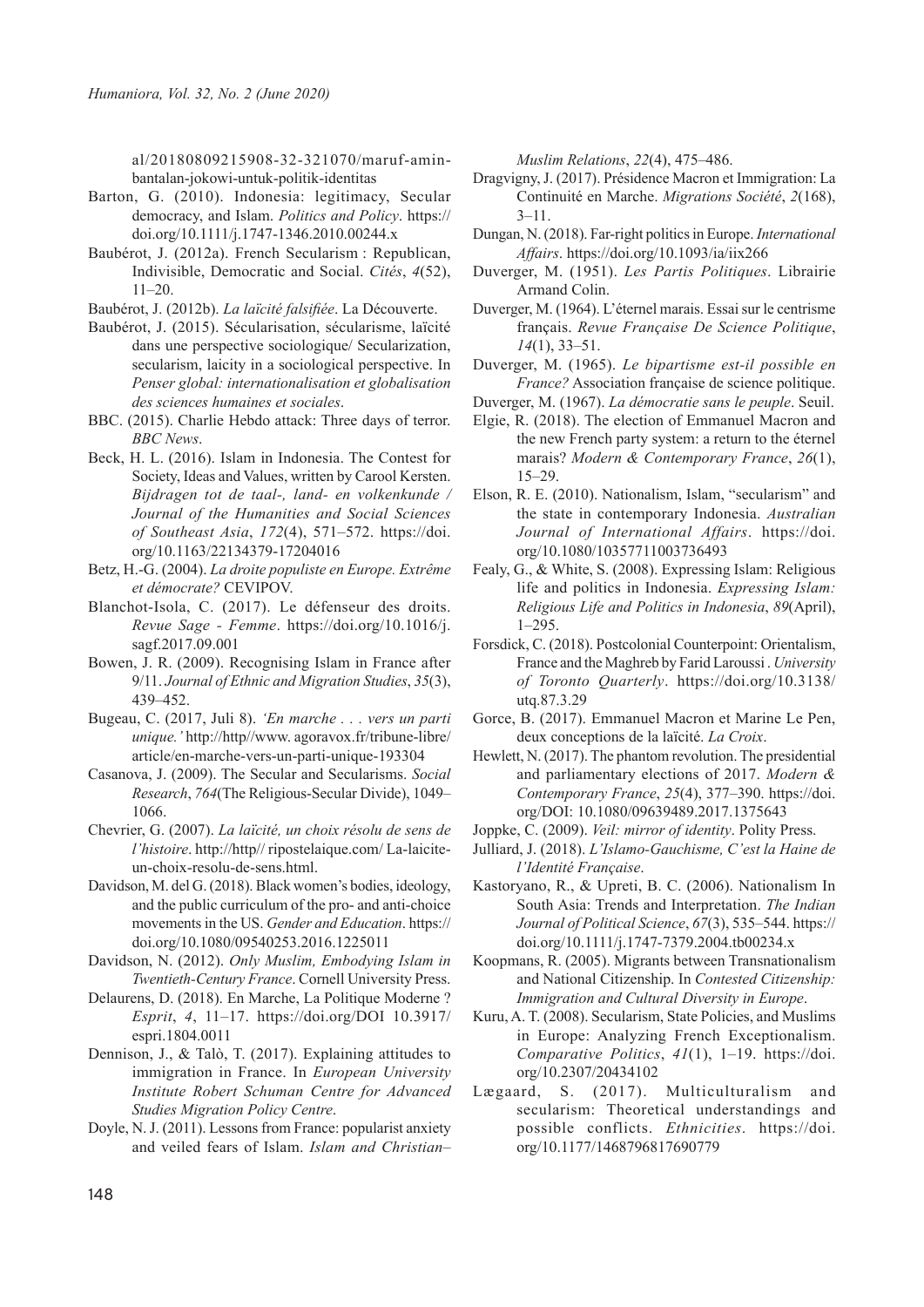*Firmonasari, et al. - Understanding Secularism and National Identity in French Political Discourses*

- Lamine, A.-S. (2006). Les foulards et la République. *Revue des Sciences sociales*.
- Larzillière, C., & Sal, L. (2011). Comprendre l'instrumentalisation du féminisme à des fins racistes pour resister. In *Contretemps*. http:// www.contretemps.eu/interventions/comprendreinstrumentalisation-féminisme-fins- racistes-résister
- Laurence, J., & Vaisse, J. (2006). *Integrating Islam: political and religious challenges in contem- porary France*. Brooking Institution Press.
- Lesselier, C. (1997). De la Vierge Marie à Jeanne d'Arc. L'extrême droite frontiste et catholique et les femmes. 1984-1990. In *L'Extrême Droite et les Femmes* (hal. 41–70). Golias.
- Macron, E. (2016). *Discours à Orléans*. 1–7.
- Macron, E. (2017a). *La France En Marche !* 1–16.
- Macron, E. (2017b). *Rassemblement à Mayotte*. 1–5.
- Macron, E. (Ed.). (2017c). *Rassemblent de Londres*.
- Mc Dougall, J. (2018). Laïcité, sociologie et histoire contemporaine de l'islam. *Annales: Histoire, Sciences Sociales*, *73*(2), 411–439. https://doi. org/10.1017/ahss.2019.6
- Messina, A. M. (2006). Muslims and the State in Britain, France, and Germany. *Perspectives on Politics*. https://doi.org/10.1017/s153759270667014x
- Modood, T. (2010). Moderate secularism, religion as identity and respect for religion. *Political Quarterly*. https:// doi.org/10.1111/j.1467-923X.2010.02075.x
- Munif, Y. A. (2011). *French Postcolonial Nationalism and Afro-French Subjectivities*. Graduate School of the University of Massachusetts.
- Nillson, P.-E. (2015). 'Secular Retaliation': A Case Study of Integralist Populism, Anti-Muslim Discourse, and (Il)liberal Discourse on Secularism in Contemporary France. *Politics, Religion & Ideology*, *16*(1), 87–106.
- Njoto-Feillard, G. (2015). *Religious Pluralism and Tolerance in Jokowi's Indonesia*. 1–8.
- Nurita, D. (2019). TKN Jokowi: Kampanye Akbar Prabowo Kental Politik Identitas. *Tempo*. https://pilpres.tempo. co/read/1193232/tkn-jokowi-kampanye-akbarprabowo-kental-politik-identitas
- Pen, M. Le. (2017a). *2017-04-19 discours de Marine Le Pen à Marseille Grand Meeting*.
- Pen, M. Le. (2017b). *Grand discours programme de Marine Le Pen le 5 février 2017 à Lyon*.
- Portier, P. (2018). Le tournant substantialiste de la laïcité française. *Horizontes Antropológicos*. https://doi. org/10.1590/s0104-71832018000300002
- Power, T. P. (2018). Jokowi's authoritarian turn and Indonesia's democratic decline. *Bulletin of Indonesian Economic Studies*. https://doi.org/10.1 080/00074918.2018.1549918
- Raymond, G. G. (2009). From Islam en France to Islam de France: contradictions of the French left's responses

to Islam. *Patterns of Prejudice*, *43*(5), 481–496.

- Reynié, D. (2016). "Heritage populism" and France's national front. *Journal of Democracy*. https://doi. org/10.1353/jod.2016.0061
- Saurel, P. (2016a). *Discours d ' Emmanuel Macron Montpellier*. 1–15.
- Saurel, P. (2016b). *Discours d ' Emmanuel Macron Mutualité*. 1–15.
- Scrinzi, F. (2017a). A "New" National Front ? Gender, Religion, Secularism and the French Populist Radical Right. *Gender and Far Right Politics in Europe*, 127–140.
- Scrinzi, F. (2017b). Gender And Women In The Front National Discourse And Policy: From 'Mothers Of The Nation' To 'Working Mothers'? *Journal New Formation*, *91*, 87–101.
- Sidibé, A. S., Badji, M., Mboda, E.-M., & Otis, G. (2006). Genre, Inégalités et Religion. In *Aspect de l'Etat de Droit et Démocratie* (Agence Uni). Editions des archives contemporaines.
- Silverman, M. (1992). *Deconstructing the Nation: Immigration, Racism and Citizenship in Modern France*. Routledge.
- Spickard, J. V. (2013). Rethinking Secularism. *Journal of Contemporary Religion*. https://doi.org/10.1080/13 537903.2013.750853
- Stockemer, D., & Barisione, M. (2017). The 'new' discourse of the Front National under Marine Le Pen: A slight change with a big impact. *European Journal of Communication*, 1–16.
- Teitgen-Colly, C. (2011). La Commission Nationale Consultative des droits de l'homme et la Création du Défenseur des droits. *Revue Francaise d'Administration Publique*. https://doi.org/10.3917/ rfap.139.0409
- Tevanian, P. (2007). *La République du mépris. Les métamorphoses du racisme dans la France des années Sarkozy*. La Découverte.
- Triandafyllidou, A. (2011). Addressing Cultural, Ethnic & Religious Diversity Challenges in Europe. *Accept-Pluralism.Eu*.
- Udasmoro, W. (2017). The language construction of Muslims as the others in French contemporary discourses. *Indonesian Journal of Islam and Muslim Societies*, *7*(1), 77–99. https://doi.org/DOI:10.18326/ijims. v7i1.77-99
- Vasilopoulos, P., Marcus, G. E., & Foucault, M. (2018). Emotional Responses to the Charlie Hebdo Attacks: Addressing the Authoritarianism Puzzle. *Political Psychology*. https://doi.org/10.1111/pops.12439
- Weber, H. (2017). Les bases de La République en Marche, «parti entreprise». *Libération*.
- Werbner, P. (2007). Veiled Interventions in Pure Space. *Theory, Culture & Society*. https://doi.